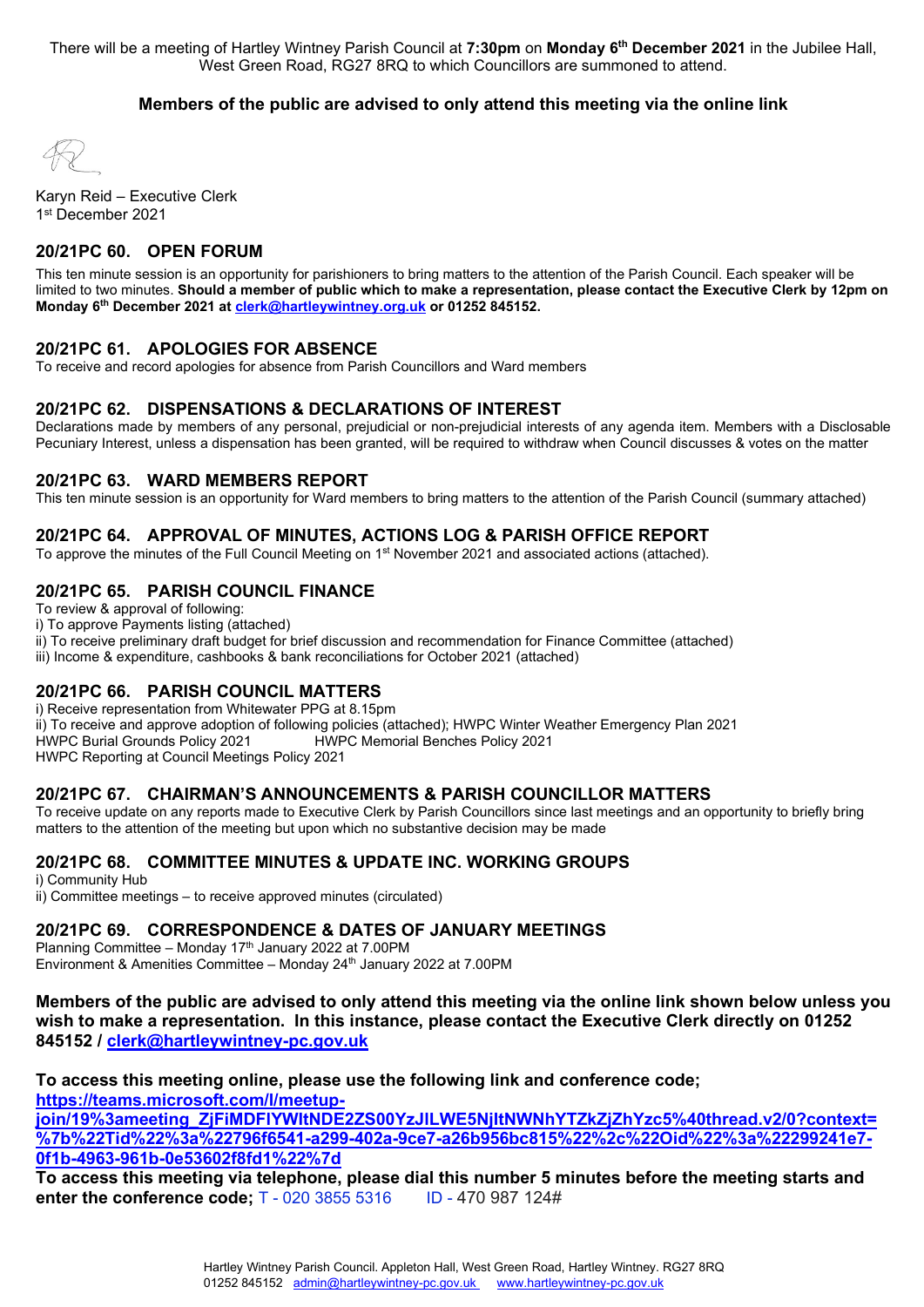# **Date/ Minute Ref. Action**

# **PARISH COUNCIL ACTIONS**

| 23.06.21    |                                                                                                         |
|-------------|---------------------------------------------------------------------------------------------------------|
| 21/22PC 18. | <b>RR: contact HDC Countryside Team regarding Hatton's Pond.</b>                                        |
|             | <b>CONTACT MADE - AWAITING RESPONSE</b>                                                                 |
| 11.10.21    |                                                                                                         |
| 20/21PC 45. | <b>KR:</b> Negotiate with the Elvetham Estate regarding Pale Lane rent renewal. ONGOING                 |
|             | <b>SA:</b> To look into and follow up access to all Cllrs to OS Online maps. <b>COMPLETED</b>           |
| 20/21PC 47. | ALL: Costs for Queens Platinum Jubilee to be factored into the 2022 budget setting.<br><b>COMPLETED</b> |
| 01.11.21    |                                                                                                         |
| 20/21PC 54. | <b>KR:</b> Add annual leave to the Teams calendar. N/A                                                  |
| 20/21PC 57. | <b>KR:</b> Arrange well wishes to be sent to Cllr Robertson. <b>COMPLETED</b>                           |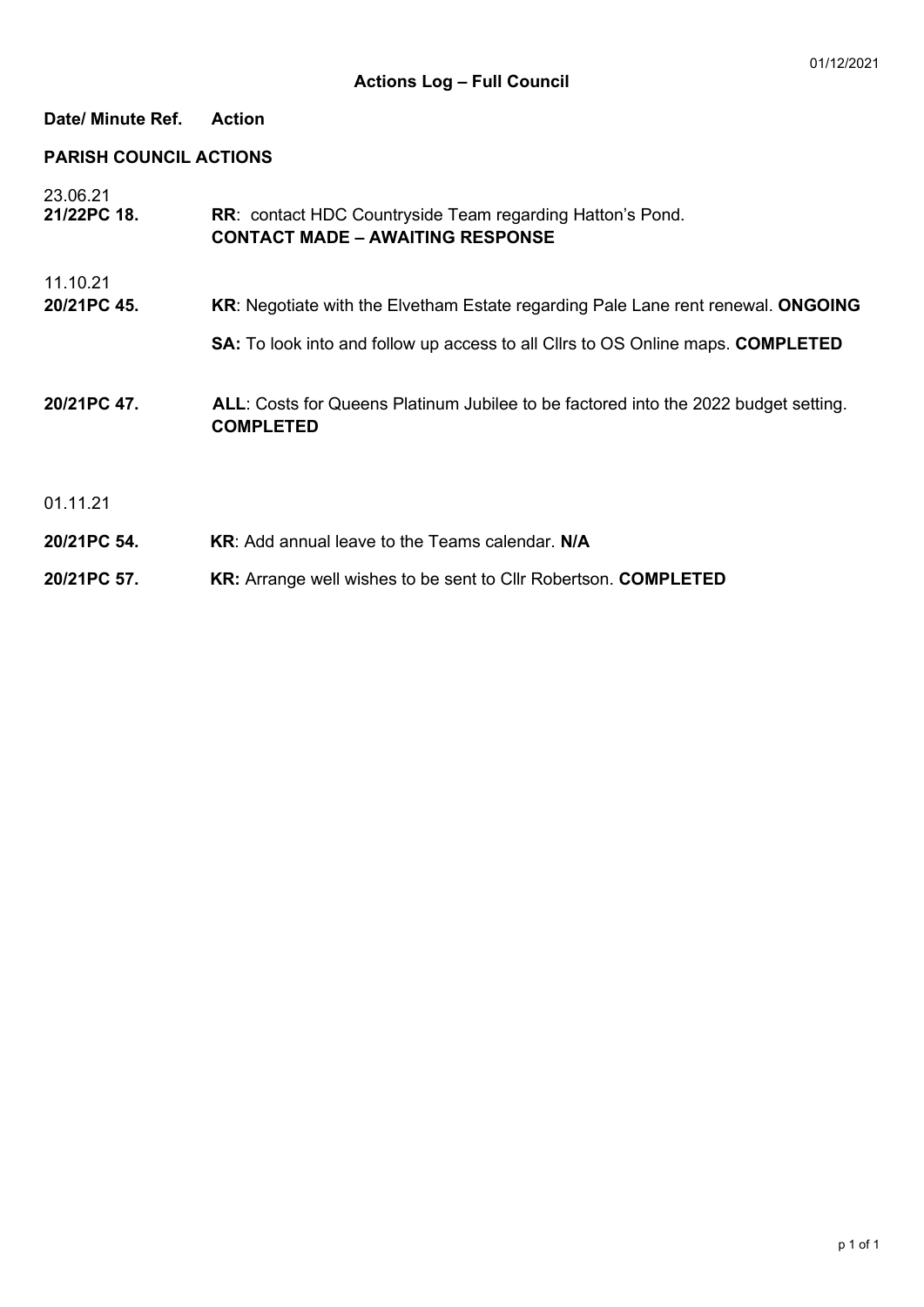**Date**: 06 December 2021 **Title:** Full Council Report **From:** Executive Clerk **To:** Hartley Wintney Parish Council

# **December & January Events:**

Hartley Wintney Christmas Market – **Thursday 2nd December 2021** 4pm – 8pm on the High Street. COMPLETED

Snow Windows – **5th December onwards 2021**. Retailers have been booked in and Deputy Clerk will be liaising throughout.

Hartley Wintney Late Night Shopping Extravaganza – **Thursday 16th December 2021**. Plans still ongoing however keeping in mind any changes re; COVID.

WASSAIL – The Vaughan Millennium Orchard - **Friday 14th January 2022** at 7pm (Meet at Waggon & Horses) with Hook Eagle Morris Men.

# **Parish Office Closure:**

The Parish Office will close again over the Christmas period to facilitate this, with out of hours contact in place.

Closing times; **Monday 20th December 2021 to Wednesday 5th January 2022**, with most staff will returning on Tuesday 4<sup>th</sup> however this will be as a catch up day and the office will remain closed.

The Community Bus will run until 22<sup>nd</sup> December and start back again on 4<sup>th</sup> January 2022.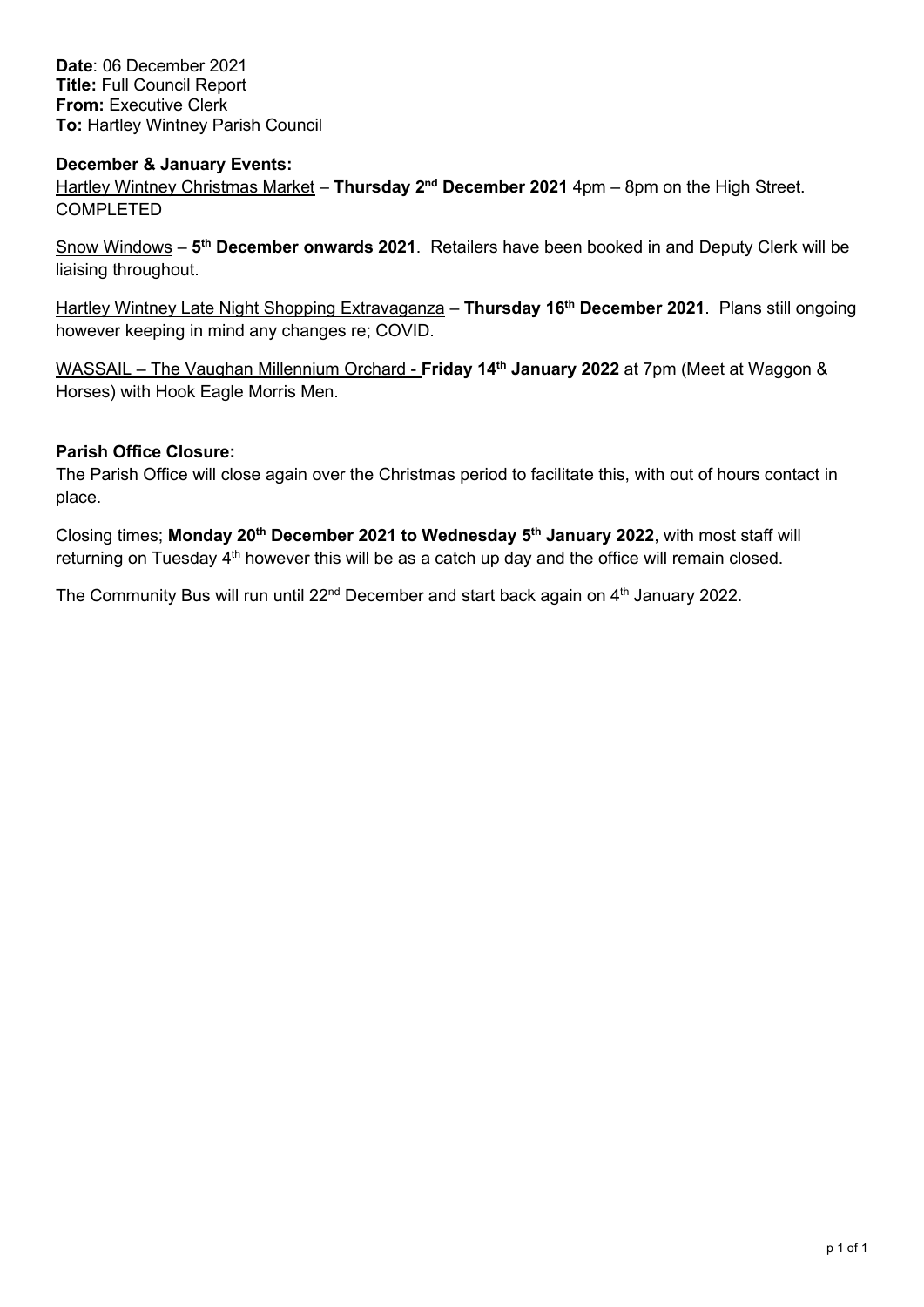| <b>DATE</b> | <b>SUPPLIER</b>                |   | AMOUNT |                                               |
|-------------|--------------------------------|---|--------|-----------------------------------------------|
| 06.12.21    | SNOW WINDOWS                   | £ |        | 10,200.00 SNOW WINDOW PROJECT - 34 BUSINESSES |
| 06.12.21    | <b>GRANDPA SPELLS JAZZBAND</b> | £ |        | 300.00 BAND FOR CHRISTMAS MARKET              |
| 06.12.21    | THE GREENHOUSE                 | £ |        | 52.00 FOOD VILLAGE PICNIC                     |
| 06.12.21    | K SIMS                         | £ |        | 35.00 BURIAL GROUNDS WORK                     |
| 06.12.21    | <b>VIC HALL</b>                | £ |        | 220.73 ROOM BOOKINGS - VARIOUS                |
| 06.12.21    | <b>FIRE MAGIC</b>              | £ |        | 2.640.00 FIREWORKS                            |
| 06.12.21    | S LAWRENCE                     |   |        | 80.23 VIC ALLOTMENT TAP REPAIR                |
| 06.12.21    | STORAGE ON SITE                |   |        | 45.60 LPC STORAGE                             |
| 06.12.21    | WINCHFIELD LANDSCAPES          | £ |        | 372.00 WORKS J FIELD AND LPC                  |
| 06.12.21    | COPY CARE LTD                  | £ |        | 24.00 MONO PUBLIC PRINTER                     |
| 06.12.21    | <b>CJH CLEANING</b>            | £ |        | 536.76 PUBLIC TOILETS CLEANING                |
| 06.12.21    | <b>AMAZON</b>                  | £ |        | 158.00 VARIOUS                                |
| 06.12.21    | <b>PIDS</b>                    |   |        | 238.63 SECURITY - LPC                         |
| 06.12.21    | <b>LARKSTEL</b>                | £ |        | 453.60 BIN COLLECTIONS NOVEMBER               |
| 06.12.21    | <b>BLUCANDO</b>                | £ |        | 168.00 IT SUPPORT                             |
| 06.12.21    | SGC                            | £ |        | 829.20 WORK TREATMENT & FERTILIZER - LPC      |
|             |                                |   |        |                                               |

£ 16,353.75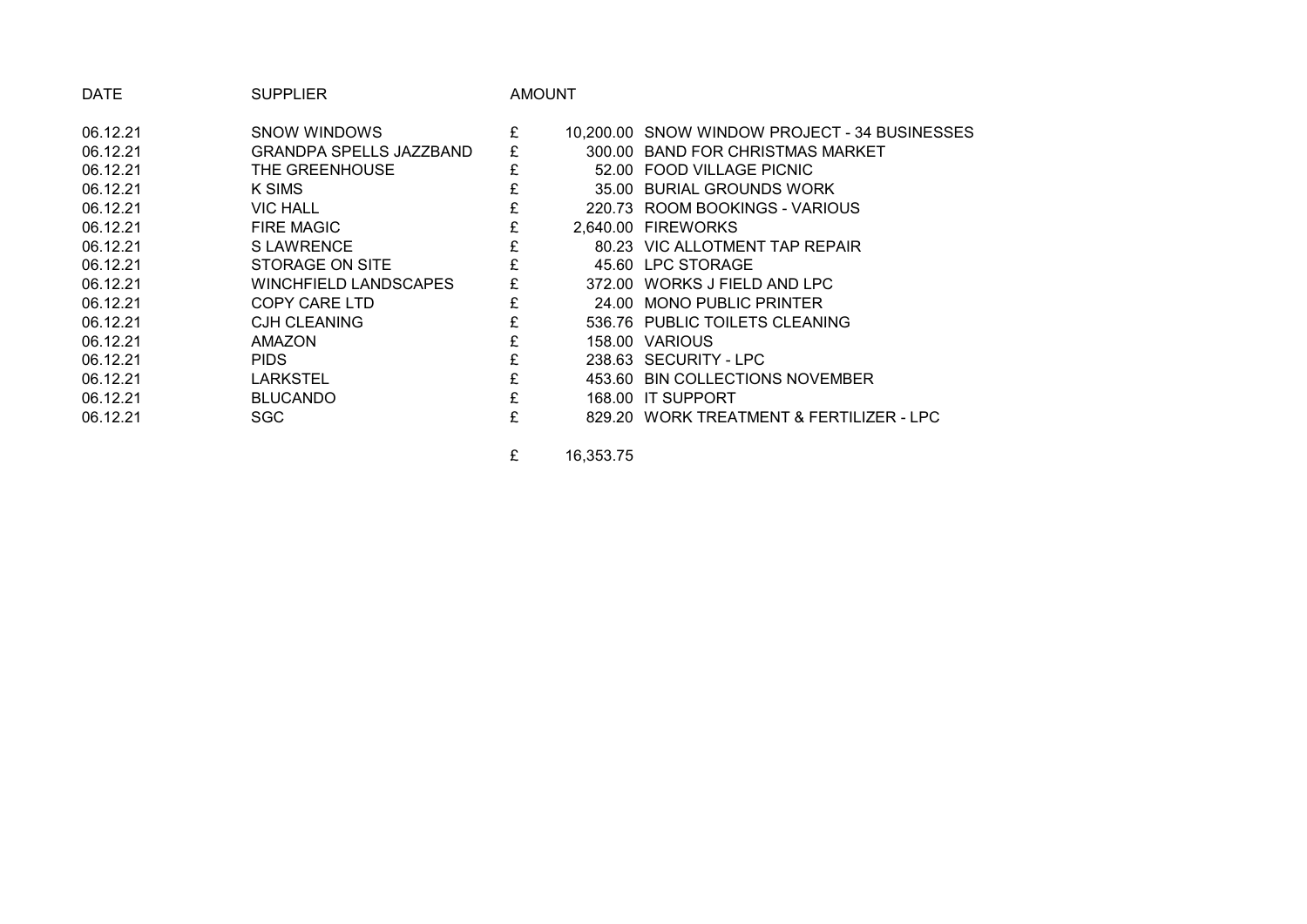19:05

## **Hartley Wintney Parish Council Example 2 and Secure 2 and Secure 2 and Page 1**

## **Detailed Income & Expenditure by Budget Heading 30/10/2021**

**Month No: 7 Cost Centre Report**

|      |                                                | Actual<br><b>Current Mth</b> | <b>Actual Year</b><br>To Date | Current<br>Annual Bud | Variance<br>Annual Total | Committed<br>Expenditure | Funds<br>Available | % Spent | Transfer<br>to/from EMR |
|------|------------------------------------------------|------------------------------|-------------------------------|-----------------------|--------------------------|--------------------------|--------------------|---------|-------------------------|
| 100  | <b>Council Administration</b>                  |                              |                               |                       |                          |                          |                    |         |                         |
|      | 4000 Staff Salaries                            | 6,379                        | 56,397                        | 93,000                | 36,603                   |                          | 36,603             | 60.6%   |                         |
| 4005 | <b>HMRC &amp; PAYROLL COSTS</b>                | 0                            | 2,902                         | 10,000                | 7,098                    |                          | 7,098              | 29.0%   |                         |
| 4010 | <b>Staff Training &amp; Recruitment</b>        | 0                            | 900                           | 3,000                 | 2,100                    |                          | 2,100              | 30.0%   |                         |
| 4020 | <b>Councillor Training</b>                     | 0                            | 0                             | 3,000                 | 3,000                    |                          | 3,000              | 0.0%    |                         |
| 4030 | Insurances                                     | 0                            | 2,971                         | 5,000                 | 2,029                    |                          | 2,029              | 59.4%   |                         |
|      | 4040 Pensions                                  | 0                            | 1,458                         | 2,500                 | 1,042                    |                          | 1,042              | 58.3%   |                         |
| 4051 | Office IT Upgrade                              | 0                            | 3,855                         | 7,500                 | 3,645                    |                          | 3,645              | 51.4%   |                         |
|      | 4120 Office Supplies/Admin Costs               | 8                            | 928                           | 5,000                 | 4,072                    |                          | 4,072              | 18.6%   |                         |
|      | Council Administration :- Indirect Expenditure | 6,387                        | 69,412                        | 129,000               | 59,588                   | $\mathbf 0$              | 59,588             | 53.8%   | 0                       |
|      | <b>Net Expenditure</b>                         | (6, 387)                     | (69, 412)                     | (129,000)             | (59, 588)                |                          |                    |         |                         |
|      | 110 Special Projects                           |                              |                               |                       |                          |                          |                    |         |                         |
|      | 4060 Web Site Costs                            | 0                            | 0                             | 350                   | 350                      |                          | 350                | 0.0%    |                         |
| 4065 | Parking Bays (red)                             | 0                            | 8,500                         | 8,500                 | $\mathbf 0$              |                          | 0                  | 100.0%  |                         |
|      | 4095 Approved projects (not precept            | 0                            | 30,004                        | 0                     | (30,004)                 |                          | (30,004)           | 0.0%    |                         |
|      | Special Projects :- Indirect Expenditure       | 0                            | 38,504                        | 8,850                 | (29, 654)                | 0                        | (29, 654)          | 435.1%  | 0                       |
|      | <b>Net Expenditure</b>                         | 0                            | (38, 504)                     | (8, 850)              | 29,654                   |                          |                    |         |                         |
|      | 200 General Finance                            |                              |                               |                       |                          |                          |                    |         |                         |
|      | 1076 Precept                                   | 0                            | 212,299                       | 212,299               | 0                        |                          |                    | 100.0%  |                         |
| 1090 | <b>Interest Received</b>                       | 1                            | 20                            | 150                   | 130                      |                          |                    | 13.1%   |                         |
| 1241 | Unbudgeted income                              | 248                          | 57,637                        | 0                     | (57, 637)                |                          |                    | 0.0%    |                         |
|      | General Finance :- Income                      | 249                          | 269,956                       | 212,449               | (57, 507)                |                          |                    | 127.1%  | 0                       |
|      | 4100 Public Works Loan Repayments              | 0                            | 2,685                         | 4,835                 | 2,150                    |                          | 2,150              | 55.5%   |                         |
|      | 4105 Grants & Donations - S137                 | 0                            | 1,049                         | 5,000                 | 3,951                    |                          | 3,951              | 21.0%   |                         |
|      | 4115 Councillor's Expenses                     | 0                            | 0                             | 500                   | 500                      |                          | 500                | 0.0%    |                         |
|      | 4125 Chairman's Allowance                      | 0                            | 354                           | 500                   | 146                      |                          | 146                | 70.8%   |                         |
|      | 4130 Accountancy inc. Int. Audit               | 0                            | 2,490                         | 1,750                 | (740)                    |                          | (740)              | 142.3%  |                         |
|      | 4135 Bank Charges                              | 0                            | 163                           | 600                   | 437                      |                          | 437                | 27.1%   |                         |
|      | 4140 Annual Subscriptions                      | 0                            | 1,855                         | 2,000                 | 145                      |                          | 145                | 92.8%   |                         |
|      | 4150 Pale Lane Unit Rental                     | 0                            | 1,472                         | 3,360                 | 1,888                    |                          | 1,888              | 43.8%   |                         |
| 4300 | Legal & Professional Services                  | 0                            | 6,848                         | 5,000                 | (1,848)                  |                          | (1,848)            | 137.0%  |                         |
|      | General Finance :- Indirect Expenditure        | 0                            | 16,917                        | 23,545                | 6,628                    | 0                        | 6,628              | 71.8%   | 0                       |
|      | Net Income over Expenditure                    | 249                          | 253,039                       | 188,904               | (64, 135)                |                          |                    |         |                         |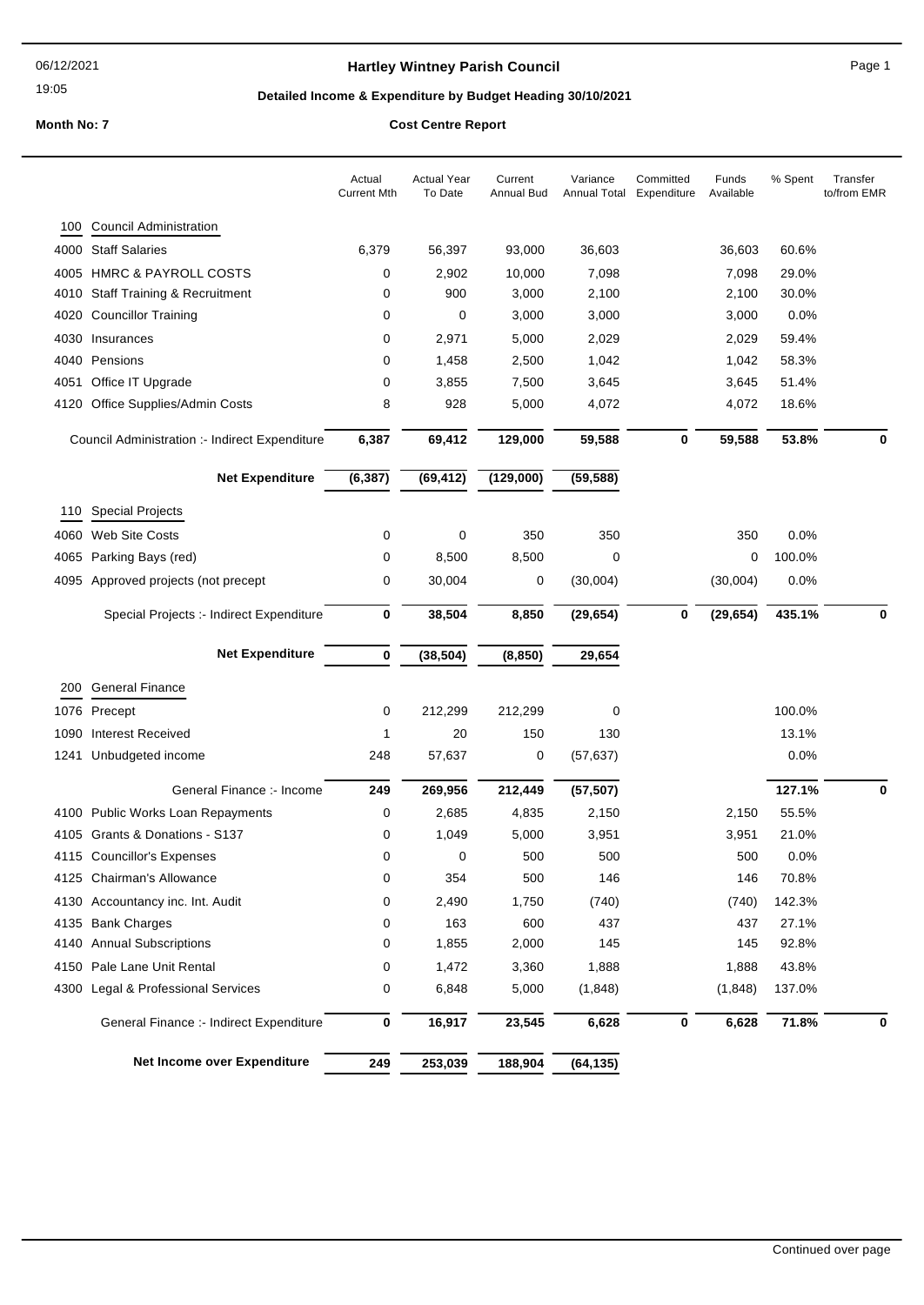19:05

## **Hartley Wintney Parish Council** Manual Page 2

## **Detailed Income & Expenditure by Budget Heading 30/10/2021**

**Month No: 7 Cost Centre Report**

|      |                                               | Actual<br><b>Current Mth</b> | <b>Actual Year</b><br>To Date | Current<br><b>Annual Bud</b> | Variance<br>Annual Total | Committed<br>Expenditure | Funds<br>Available | % Spent | Transfer<br>to/from EMR |
|------|-----------------------------------------------|------------------------------|-------------------------------|------------------------------|--------------------------|--------------------------|--------------------|---------|-------------------------|
| 400  | <b>General Environmental</b>                  |                              |                               |                              |                          |                          |                    |         |                         |
|      | 1000 High St Market/Event Income              | 310                          | 2,050                         | 3,000                        | 950                      |                          |                    | 68.3%   |                         |
|      | 1005 Football Club Club Rental                | 0                            | 780                           | 1,560                        | 780                      |                          |                    | 50.0%   |                         |
|      | 1010 Tennis Club Rental                       | 0                            | 900                           | 1,200                        | 300                      |                          |                    | 75.0%   |                         |
|      | 1445 Solar Farm HW Winchfield                 | 0                            | 0                             | 1,800                        | 1,800                    |                          |                    | 0.0%    |                         |
|      | General Environmental :- Income               | 310                          | 3,730                         | 7,560                        | 3,830                    |                          |                    | 49.3%   | 0                       |
|      | 4050 Community events                         | 2,005                        | 11,311                        | 20,000                       | 8,689                    |                          | 8,689              | 56.6%   |                         |
| 4400 | <b>High Street Planters</b>                   | 70                           | 1,059                         | 1,000                        | (59)                     |                          | (59)               | 105.9%  |                         |
| 4405 | <b>Environmental Maintenance</b>              | 9                            | 2,653                         | 2,000                        | (653)                    |                          | (653)              | 132.7%  |                         |
| 4410 | Parish Vehicle                                | 0                            | 645                           | 1,800                        | 1,155                    |                          | 1,155              | 35.9%   |                         |
|      | 4415 Street Furniture                         | 0                            | 0                             | 500                          | 500                      |                          | 500                | 0.0%    |                         |
| 4420 | <b>Street Lighting</b>                        | 0                            | 5,325                         | 8,500                        | 3,175                    |                          | 3,175              | 62.7%   |                         |
|      | 4425 Seasonal Events                          | 3,878                        | 3,994                         | 20,000                       | 16,006                   |                          | 16,006             | 20.0%   |                         |
|      | 4440 Play Area                                | 0                            | 315                           | 1,000                        | 685                      |                          | 685                | 31.5%   |                         |
| 4450 | Dog Fouling Bin Emptying                      | 732                          | 2,667                         | 1,000                        | (1,667)                  |                          | (1,667)            | 266.7%  |                         |
|      | 4475 GRASS CUT/ MTC CONTRACT                  | 1,870                        | 14,715                        | 17,000                       | 2,285                    |                          | 2,285              | 86.6%   |                         |
|      | 4710 St Marys Sports Ground                   | 220                          | 3,944                         | 6,000                        | 2,056                    |                          | 2,056              | 65.7%   |                         |
|      | 4730 Pavilion costs                           | 31,384                       | 241,620                       | 0                            | (241, 620)               |                          | (241, 620)         | 0.0%    | 190,408                 |
|      | General Environmental :- Indirect Expenditure | 40,167                       | 288,248                       | 78,800                       | (209, 448)               | 0                        | (209, 448)         | 365.8%  | 190,408                 |
|      | Net Income over Expenditure                   | (39, 857)                    | (284, 518)                    | (71, 240)                    | 213,278                  |                          |                    |         |                         |
| 6000 | plus Transfer from EMR                        | 0                            | 190,408                       |                              |                          |                          |                    |         |                         |
|      | <b>Movement to/(from) Gen Reserve</b>         | (39, 857)                    | (94, 110)                     |                              |                          |                          |                    |         |                         |
| 410  | <b>Burial Ground</b>                          |                              |                               |                              |                          |                          |                    |         |                         |
|      | 1410 Interment Income                         | 1,200                        | 9,970                         | 15,000                       | 5,030                    |                          |                    | 66.5%   |                         |
|      | Burial Ground :- Income                       | 1,200                        | 9,970                         | 15,000                       | 5,030                    |                          |                    | 66.5%   | 0                       |
|      |                                               |                              |                               |                              |                          |                          |                    |         |                         |
|      | <b>Net Income</b>                             | 1,200                        | 9,970                         | 15,000                       | 5,030                    |                          |                    |         |                         |
| 420  | Allotments                                    |                              |                               |                              |                          |                          |                    |         |                         |
|      | 1420 Allotment Income                         | $20\,$                       | 175                           | 2,000                        | 1,825                    |                          |                    | 8.8%    |                         |
|      |                                               |                              |                               |                              |                          |                          |                    |         |                         |
|      | Allotments :- Income                          | 20                           | 175                           | 2,000                        | 1,825                    |                          |                    | 8.8%    | 0                       |
|      | 4500 Allotments Water Supply                  | 0                            | 493                           | 600                          | 107                      |                          | 107                | 82.1%   |                         |
|      | 4505 Allotments Maintenance                   | 0                            | 378                           | 2,000                        | 1,622                    |                          | 1,622              | 18.9%   |                         |
|      | Allotments :- Indirect Expenditure            | 0                            | 870                           | 2,600                        | 1,730                    | $\pmb{0}$                | 1,730              | 33.5%   | 0                       |
|      | Net Income over Expenditure                   | ${\bf 20}$                   | (695)                         | (600)                        | 95                       |                          |                    |         |                         |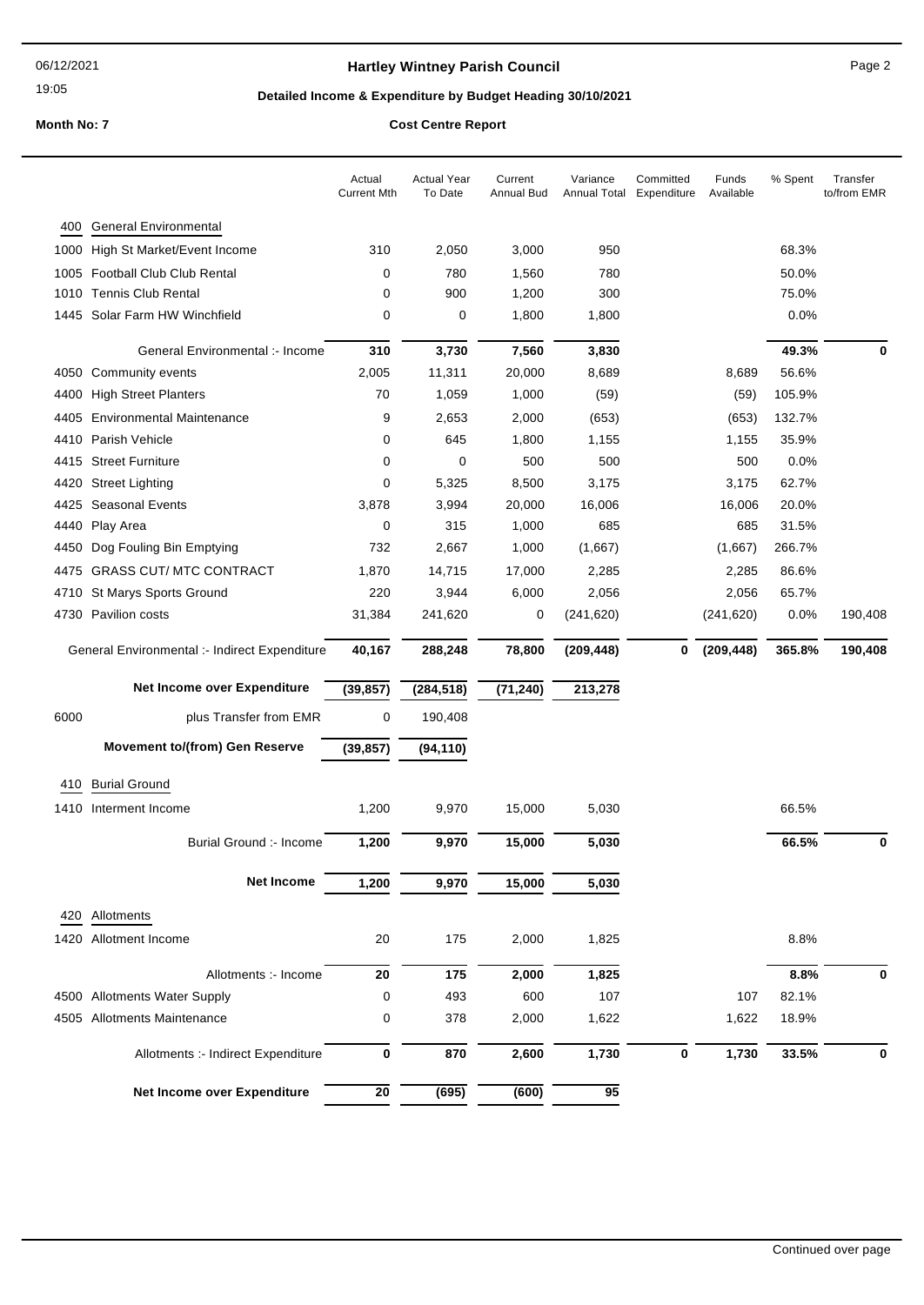19:05

## Hartley Wintney Parish Council **All and Struck and Page 3** Page 3

## **Detailed Income & Expenditure by Budget Heading 30/10/2021**

#### **Month No: 7 Cost Centre Report**

|      |                                             | Actual<br><b>Current Mth</b> | <b>Actual Year</b><br>To Date | Current<br>Annual Bud | Variance  | Committed<br>Annual Total Expenditure | Funds<br>Available | % Spent | Transfer<br>to/from EMR |
|------|---------------------------------------------|------------------------------|-------------------------------|-----------------------|-----------|---------------------------------------|--------------------|---------|-------------------------|
|      | 430 Community Buildings                     |                              |                               |                       |           |                                       |                    |         |                         |
|      | 1430 Appleton Hall Income                   | 0                            | 401                           | 0                     | (401)     |                                       |                    | 0.0%    |                         |
|      | Community Buildings :- Income               | 0                            | 401                           | $\mathbf 0$           | (401)     |                                       |                    |         | $\bf{0}$                |
|      | 4540 Public Toilets Utilities               | 0                            | 921                           | 10,500                | 9,579     |                                       | 9,579              | 8.8%    |                         |
| 4545 | <b>Public Toilets Mtce &amp; Repairs</b>    | 0                            | 1,624                         | 4,000                 | 2,376     |                                       | 2,376              | 40.6%   |                         |
|      | 4550 Public Toilets Cleaning                | 447                          | 3,131                         | 3,500                 | 369       |                                       | 369                | 89.5%   |                         |
|      | 4640 AHall/Office Utilities                 | 0                            | 1,465                         | 0                     | (1, 465)  |                                       | (1,465)            | 0.0%    |                         |
|      | 4645 AHall/Office Mtce & Repairs            | 0                            | 232                           | 0                     | (232)     |                                       | (232)              | 0.0%    |                         |
|      | 4650 Parish Office Cleaning                 | 110                          | 682                           | 1,400                 | 718       |                                       | 718                | 48.7%   |                         |
|      | 4740 Pale Lane Utilities                    | 0                            | 68                            | 0                     | (68)      |                                       | (68)               | 0.0%    |                         |
|      | Community Buildings :- Indirect Expenditure | 557                          | 8,123                         | 19,400                | 11,277    | 0                                     | 11,277             | 41.9%   | 0                       |
|      | Net Income over Expenditure                 | (557)                        | (7, 723)                      | (19, 400)             | (11, 677) |                                       |                    |         |                         |
| 440  | <b>Community Bus</b>                        |                              |                               |                       |           |                                       |                    |         |                         |
|      | 1440 Fare Income                            | 198                          | 1,061                         | 7,500                 | 6,439     |                                       |                    | 14.1%   |                         |
| 1441 | Rosie Minibus Organisation                  | 0                            | 0                             | 6,250                 | 6,250     |                                       |                    | 0.0%    |                         |
|      | 1442 Private Hire Income                    | 0                            | 0                             | 5,500                 | 5,500     |                                       |                    | 0.0%    |                         |
| 1443 | <b>Bus Service Operators Grant</b>          | 0                            | 128                           | 1,100                 | 972       |                                       |                    | 11.7%   |                         |
|      | 1444 Concessionary Fares                    | 302                          | 3,099                         | 4,000                 | 901       |                                       |                    | 77.5%   |                         |
|      | 4530 Community Bus Fuel                     | 0                            | 3                             | 0                     | (3)       |                                       |                    | 0.0%    |                         |
|      | Community Bus :- Income                     | 500                          | 4,291                         | 24,350                | 20,060    |                                       |                    | 17.6%   | 0                       |
|      | 4000 Staff Salaries                         | 1,299                        | 17,052                        | 28,000                | 10,948    |                                       | 10,948             | 60.9%   |                         |
| 4570 | <b>Community Bus Sinking Fund</b>           | 0                            | 0                             | 5,000                 | 5,000     |                                       | 5,000              | 0.0%    |                         |
|      | 4580 Community Transport Admin.             | 0                            | 1,012                         | 2,500                 | 1,488     |                                       | 1,488              | 40.5%   |                         |
| 4585 | <b>Community Bus Fuel</b>                   | 207                          | 846                           | 5,000                 | 4,154     |                                       | 4,154              | 16.9%   |                         |
|      | 4590 Community Transport Vehicle            | 316                          | 5,741                         | 2,500                 | (3,241)   |                                       | (3,241)            | 229.6%  |                         |
|      | 4595 Community Bus Insurance                | 0                            | 2,128                         | 2,500                 | 372       |                                       | 372                | 85.1%   |                         |
|      | Community Bus :- Indirect Expenditure       | 1,822                        | 26,779                        | 45,500                | 18,721    | 0                                     | 18,721             | 58.9%   | 0                       |
|      | Net Income over Expenditure                 | (1, 322)                     | (22, 489)                     | (21, 150)             | 1,339     |                                       |                    |         |                         |
| 450  | <b>Community Plans</b>                      |                              |                               |                       |           |                                       |                    |         |                         |
|      | 4610 Conservation Area Review               | 0                            | 0                             | 1,000                 | 1,000     |                                       | 1,000              | 0.0%    |                         |
|      | Community Plans :- Indirect Expenditure     | 0                            | 0                             | 1,000                 | 1,000     | 0                                     | 1,000              | 0.0%    | 0                       |
|      | <b>Net Expenditure</b>                      |                              |                               |                       |           |                                       |                    |         |                         |
|      |                                             | 0                            | 0                             | (1,000)               | (1,000)   |                                       |                    |         |                         |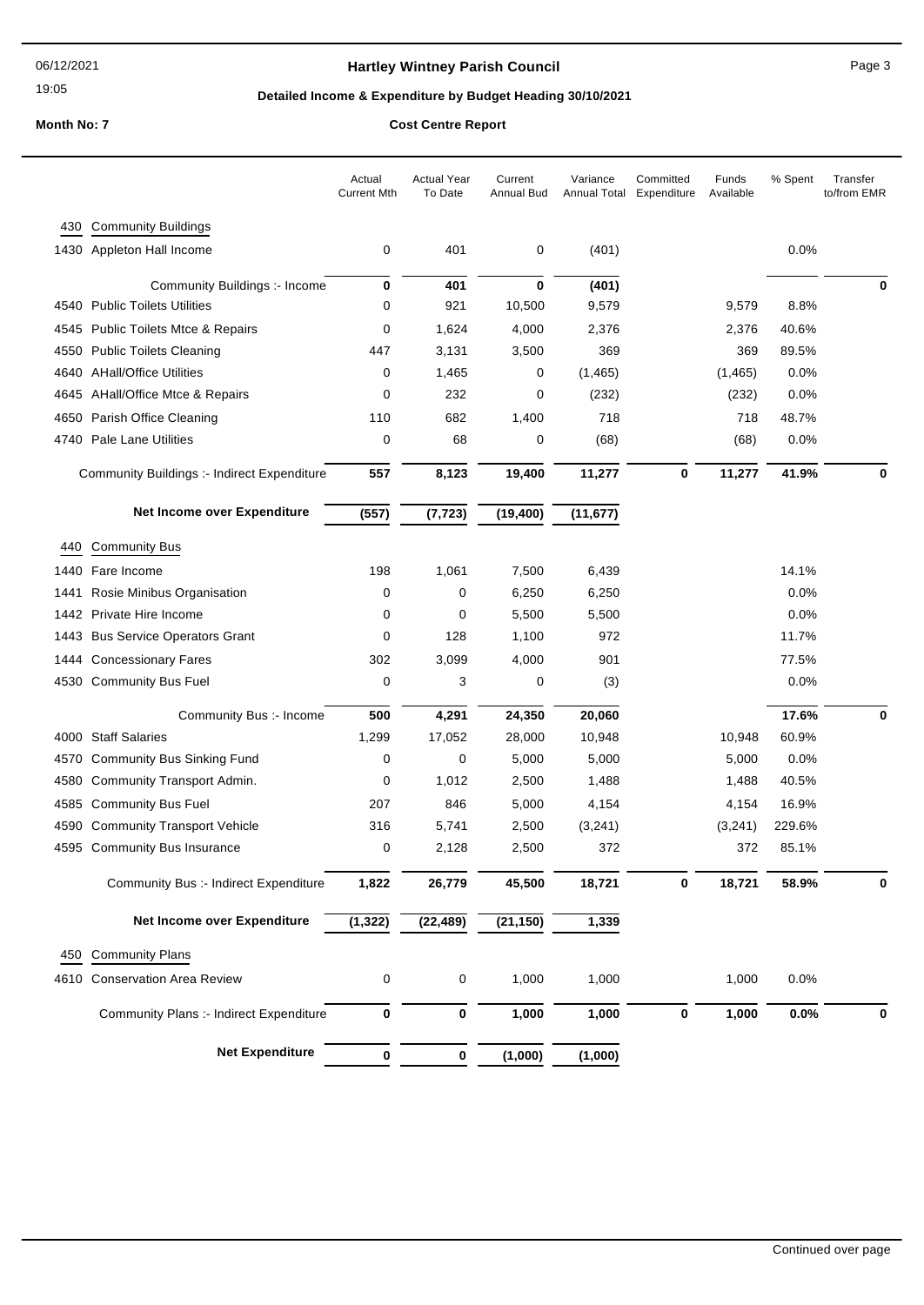06/12/2021

19:05

 $\overline{a}$ 

## Hartley Wintney Parish Council **Page 4** Page 4

## **Detailed Income & Expenditure by Budget Heading 30/10/2021**

**Month No: 7 Cost Centre R** 

| Cost Centre Report |  |
|--------------------|--|
|                    |  |

|                                       | Actual<br><b>Current Mth</b> | Actual Year<br>To Date | Current<br>Annual Bud | Variance<br>Annual Total Expenditure | Committed | Funds<br>Available | % Spent | Transfer<br>to/from EMR |
|---------------------------------------|------------------------------|------------------------|-----------------------|--------------------------------------|-----------|--------------------|---------|-------------------------|
| Grand Totals:- Income                 | 2,279                        | 288,522                | 261,359               | (27, 163)                            |           |                    | 110.4%  |                         |
| Expenditure                           | 48,933                       | 448,853                | 308,695               | (140, 158)                           | 0         | (140, 158)         | 145.4%  |                         |
| Net Income over Expenditure           | (46, 654)                    | (160, 331)             | (47, 336)             | 112,995                              |           |                    |         |                         |
| plus Transfer from EMR                | 0                            | 190,408                |                       |                                      |           |                    |         |                         |
| <b>Movement to/(from) Gen Reserve</b> | (46, 654)                    | 30,077                 |                       |                                      |           |                    |         |                         |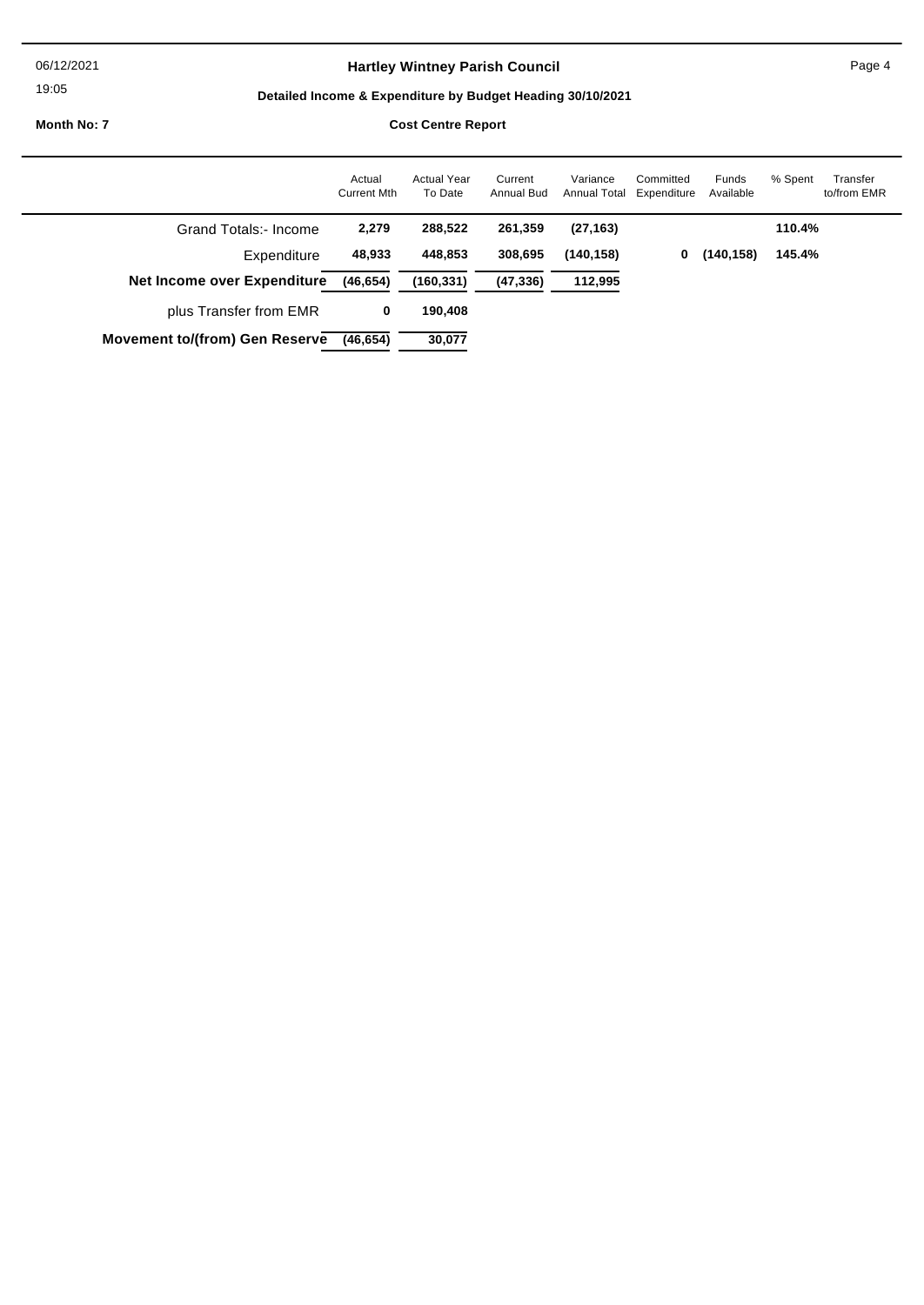**DRAFT BUDGET OVERVIEW FOR BRIEF DISCUSSION ONLY AT DECEMBER FULL COUNCIL WITH ANY AMENDS AND FULL SCRUTINY TO BE ACTIONED AT FINANCE COMMITTEE ON 14.12.21 HWPC FULL COUNCIL DRAFT BUDGET - 2022/23**

|                                                | 2022/23             |                                                                                              |
|------------------------------------------------|---------------------|----------------------------------------------------------------------------------------------|
|                                                | <b>DRAFT BUDGET</b> | Comments                                                                                     |
|                                                |                     |                                                                                              |
|                                                |                     |                                                                                              |
| <b>FULL COUNCIL (&amp; STAFFING COMMITTEE)</b> |                     |                                                                                              |
| <b>COUNCIL ADMINISTRATION</b><br>100           |                     |                                                                                              |
| 4000 STAFF SALARIES                            |                     | 105,000 Includes annual uplift for 21/22, min. wage increase & additional resource           |
| 4005 HMRC & PAYROLL COSTS                      | 8.000               |                                                                                              |
| 4030 INSURANCES                                | 4,000               |                                                                                              |
| 4051 OFFICE IT UPGRADE                         |                     | 7,500 Annual licensing and IT Technical Support plus additional software                     |
| 4120 OFFICE SUPPLIES/ ADMIN COSTS              |                     | 2,000 Includes telephone/broadband, printer charges, stationery and general office supplies. |
| Total                                          |                     |                                                                                              |
| <b>Expenditure</b>                             | 126,500             |                                                                                              |
|                                                |                     |                                                                                              |

#### **STAFFING COMMITTEE** 4010 STAFF TRAINING & RECRUITMENT<br>4020 COUNCILLOR TRAINING 4020 COUNCILLOR TRAINING 3,000 4020 COUNCILLOR TRAINING<br>4040 PENSIONS 3,000 4040 PENSIONS **Total Expenditure 9,000 100 Net Expenditure 135,500**

#### **FULL COUNCIL**

| 110<br><b>SPECIAL PROJECTS</b>    |         |                                                      |
|-----------------------------------|---------|------------------------------------------------------|
| 4025 WAR MEMORIAL WORK            |         | 0 Annual maintenance paid as required from EMR       |
| 4055 QPS CHARTER/ ELECTION COSTS  |         |                                                      |
| 4060 WEBSITE COSTS                |         | 1,500 Annual hosting and maintenance charge of £1400 |
| 4065 PARKING BAYS (RED)           | 8,500   |                                                      |
| 4085 COVID RESPONSE               |         | 0 Transfer from EMR / General reserves               |
| 4095 UNSPECIFIED PROJECTS         |         |                                                      |
| <b>Total Expenditure</b>          | 10,000  |                                                      |
|                                   |         |                                                      |
| 1200 GRANTS INC. NEIGHBOURHOOD P. |         |                                                      |
| <b>Total Income</b>               |         |                                                      |
|                                   |         |                                                      |
| <b>Net Expenditure</b><br>110     | 10,000  |                                                      |
|                                   |         |                                                      |
| <b>Full Council - Expenditure</b> | 145,500 |                                                      |
| <b>Full Council - Income</b>      |         |                                                      |
| Net Expenditure over Income       | 145,500 |                                                      |

#### **FINANCE COMMITTEE**

**200 GENERAL FINANCE** 4105 GRANTS & DONATIONS (S137)

4,025 Set amount not to be changed<br>- ONLY BUDGET WHAT WILL BE SPENT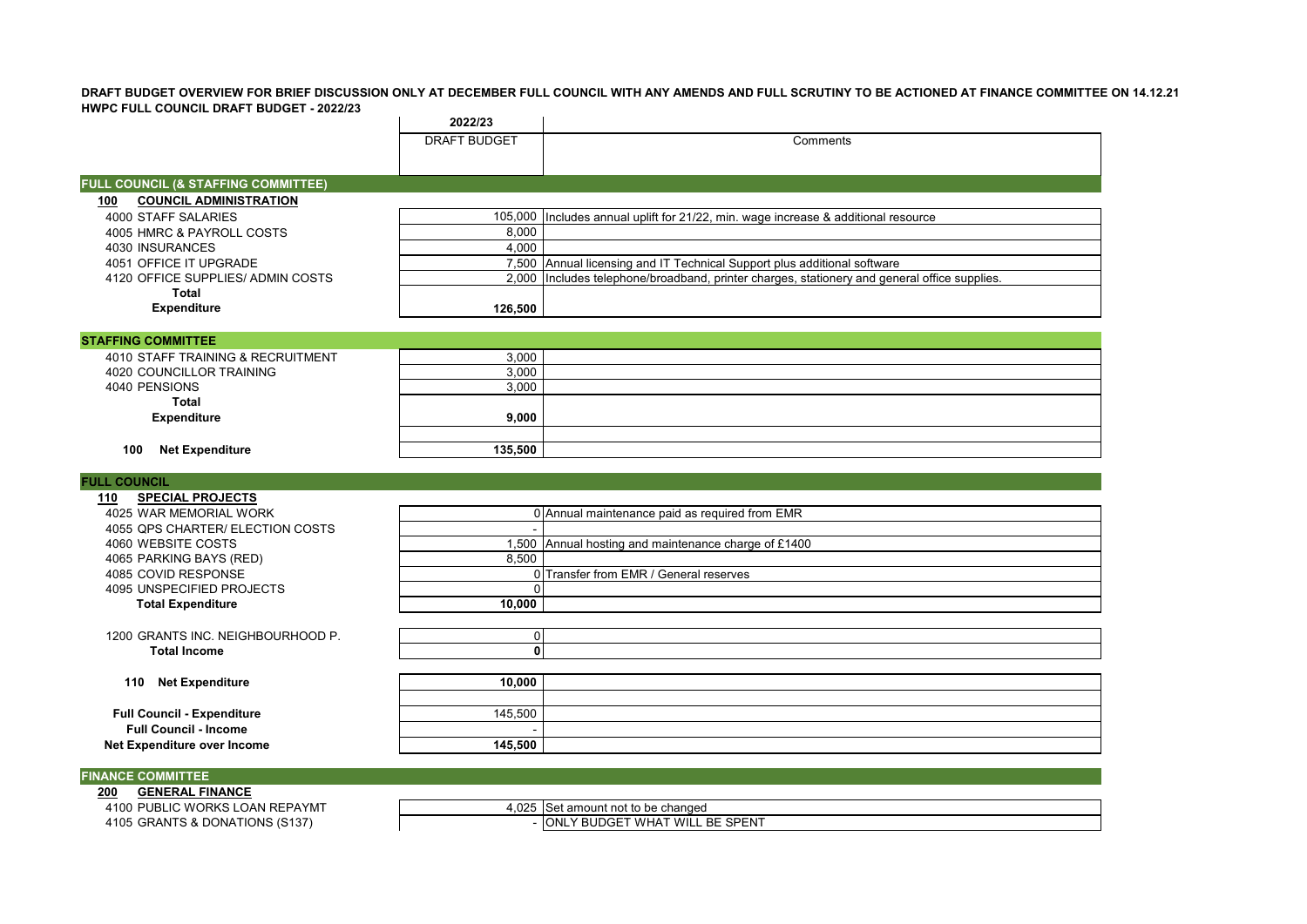| 4130 ACCOUNTANCY & AUDIT            | 2,000                    |                                                                    |
|-------------------------------------|--------------------------|--------------------------------------------------------------------|
| 4135 BANK CHARGES                   | 600                      |                                                                    |
| 4140 ANNUAL SUBSCRIPTIONS           | 2,500                    |                                                                    |
| 4300 LEGAL/ PROFESSIONAL SERVICES   |                          | 7,500 Additional contracts and legal advise for projects this year |
| <b>Total Expenditure</b>            | 16,625                   |                                                                    |
|                                     |                          |                                                                    |
| 1076 PRECEPT                        | $\overline{\phantom{a}}$ |                                                                    |
| 1090 INTEREST RECEIVED              | 100                      |                                                                    |
| 1200 GRANTS INC. NEIGHBOURHOOD PLAN | 0                        |                                                                    |
| 1201 GRANT INCOME S106              | $\Omega$                 |                                                                    |
| 1241 UNSPECIFIED INCOME             |                          | 0 DO WE WISH TO ADD A FIGURE                                       |
| <b>Total Income</b>                 | 100                      |                                                                    |
|                                     |                          |                                                                    |
|                                     |                          |                                                                    |
| <b>Net Expenditure</b><br>200       | 16,525                   |                                                                    |
|                                     |                          |                                                                    |
| <b>ASSET MGMT</b><br>220            |                          |                                                                    |
| LPC - UTILITIES & SERVICES          | 10,200                   |                                                                    |
| LPC - MAINTENANCE & REPAIR          | 2,300                    |                                                                    |
| <b>LPC - CLEANING</b>               | 2.000                    |                                                                    |
|                                     |                          |                                                                    |
| 4050 SEASONAL EVENTS                |                          | 40,000 MOVED FROM E&A                                              |
| <b>Total Expenditure</b>            | 54,500                   |                                                                    |
|                                     |                          |                                                                    |
| LPC - INCOME CLUBS                  | 900                      |                                                                    |
| LPC - INCOME BOOKINGS               | 5,500                    |                                                                    |
| <b>Total Income</b>                 | 6,400                    |                                                                    |
|                                     |                          |                                                                    |
| <b>Net Expenditure</b><br>220       | 48,100                   |                                                                    |
|                                     |                          |                                                                    |
| <b>Finance - Expenditure</b>        | 71,125                   |                                                                    |
| Finance - Income                    | 6,500                    |                                                                    |
|                                     | 64,625                   |                                                                    |
| Net Expenditure over Income         |                          |                                                                    |

#### **ENVIRONMENT & AMENITIES COMMITTEE**

#### **400 GENERAL ENVIRONMENTAL**

| 4400 HIGH STREET PLANTERS      |       | Hattons Pond railings, 4 tier one all year, tubs summer only and proposed 'displays' on 3 enttries to the<br>2,000 village (A30 x 2 plus Fleet Road) |
|--------------------------------|-------|------------------------------------------------------------------------------------------------------------------------------------------------------|
|                                |       |                                                                                                                                                      |
| 4405 ENVIRONMENTAL MAINTENANCE | 3.000 |                                                                                                                                                      |
| 4410 PARISH VEHICLE            |       | 1,000 Insurance, fuel, maintenance - costs should reduce on the new truck                                                                            |
|                                |       |                                                                                                                                                      |
| 4415 STREET FURNITURE          |       | 500 To include flagpoles, notice boards and mtce                                                                                                     |
|                                |       |                                                                                                                                                      |
| 4420 STREET LIGHTING           |       | 11,000   Includes lights & electricity. This is primarily a charge from HCC - we receive 2 invoices per year.                                        |
| 4435 TENNIS COURT              |       | - Courts are being refurbished but will be funded from earmarked reserve                                                                             |
|                                |       | Reduced figure is to cover standard maintenance. There is a capital project on the list to cover                                                     |
| 4440 PLAY AREA                 |       | 1,000 substantial upgrades.                                                                                                                          |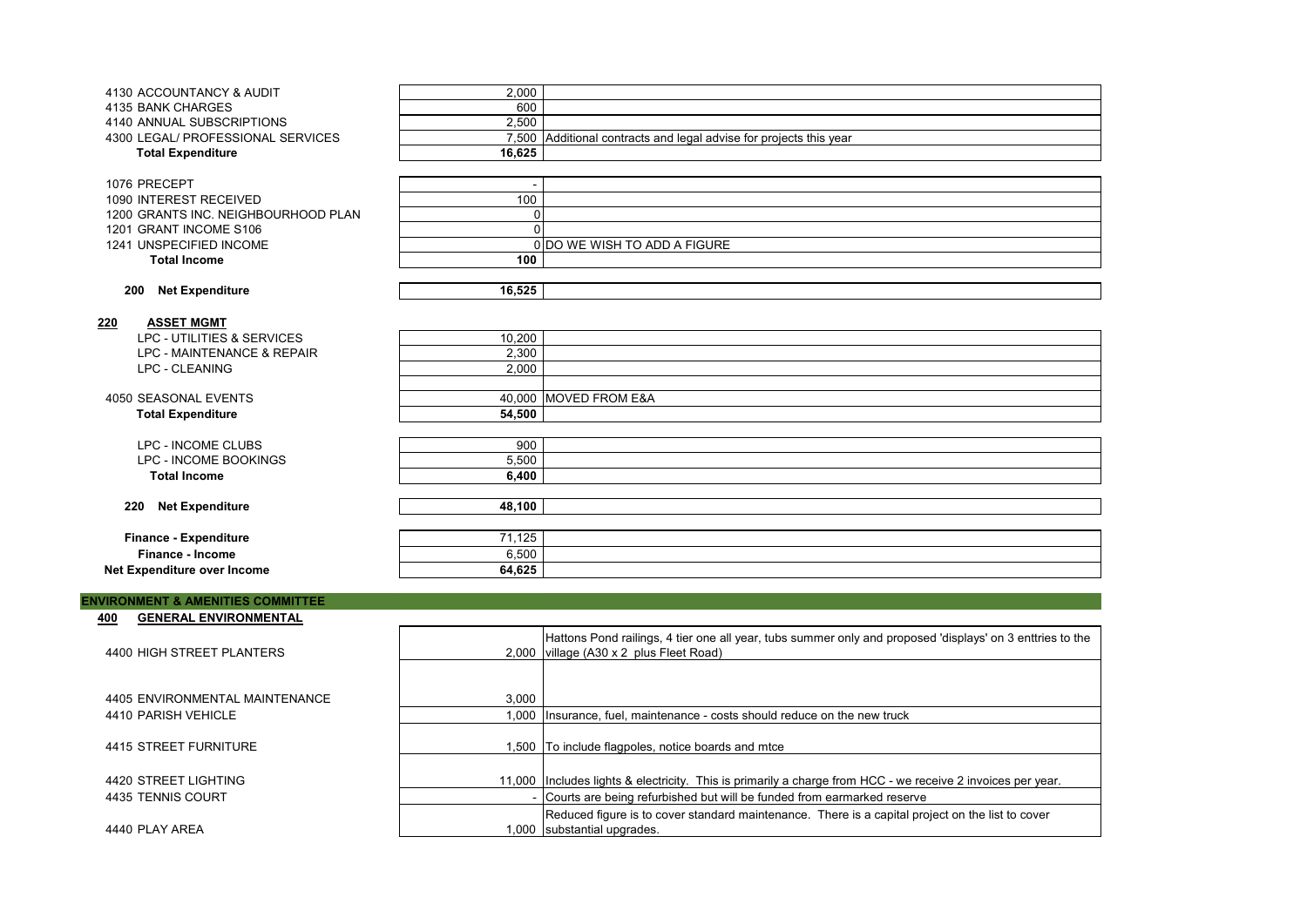4450 DOG FOULING BIN EMPTYING 4.000 With private Contractor

4700 ORCHARD DEVELOPMENT 4720 SMP LEGAL / PROF SERVCES 4725 MARKET RESEARCH **Total Expenditure** 

1000 HIGH ST MARKET INCOME 1005 FOOTBALL CLUB RENTAL **1010 TENNIS CLUB RENTAL** 1020 EVENT INCOME - YOUTH 1445 SOLAR FARM HW/ WINCHFIELD **Total Income** 

4475 GRASS CUT - ALL AREAS (OTHER SMP)

|                 | 4,000 <b>Will private Contractor</b>                                                     |
|-----------------|------------------------------------------------------------------------------------------|
|                 | 22,000 New contract to include tree works and one off - opp to reduce if budget requires |
|                 |                                                                                          |
|                 | - All expenditure funded from reserves.                                                  |
|                 | costs associated with grounds will be moved from Reserves and/or S106 funds              |
| To be discussed | Community engagement re; E&A projects - £2500                                            |
| 45.500          |                                                                                          |
|                 |                                                                                          |

|        | 6,000 E3000 charge to car park, aim to increase rent by a % and more stallholders |
|--------|-----------------------------------------------------------------------------------|
|        | 1,700 Aim to increase rent over 3 years to £2000 - £140, £150 & £150              |
|        | 900 Should this be in precept??                                                   |
|        |                                                                                   |
|        | 1,800 Annual payment due December                                                 |
| 10.400 |                                                                                   |
|        |                                                                                   |

#### **400 Net Expenditure 35,100**

# **410 BURIAL GROUND**

#### 4490 MAINT. - BURIAL GD SINKING FUND FOR EXT. **Total Expenditure**

|          | 13,500 KR to add in figure based on guotes |
|----------|--------------------------------------------|
| 3.000 E1 | per household                              |
| 16.500   |                                            |
|          |                                            |

|        | 20,000 Increase in fees 5%, plus gravedigger costs and admin |
|--------|--------------------------------------------------------------|
| 20,000 |                                                              |
|        |                                                              |
| 2 ENN  |                                                              |

1410 INTERMENT INCOME **Total Income** 

#### **410 Net Expenditure - 3,500**

#### **420 ALLOTMENTS**

4500 ALLOTMENTS WATER SUPPLY ADMIN COSTS 4505 ALLOTMENTS MAINTENANCE **Total Expenditure** 

| 600    |                                                                  |
|--------|------------------------------------------------------------------|
| 1,000  | Software                                                         |
| 1,000  | Want to tidy up and mgmt of Vicarage Hill                        |
| 2,600  |                                                                  |
|        |                                                                  |
| 2,600  | Plot fees increased from 20/21 onwards. Must at least break-even |
| 2,600  |                                                                  |
|        |                                                                  |
|        |                                                                  |
|        |                                                                  |
| 64,600 |                                                                  |
| 33,000 |                                                                  |
| 31,600 |                                                                  |
|        |                                                                  |

1420 ALLOTMENT INCOME

**Total Income** 

#### **420** Net Expenditure

**E & A - Expenditure E & A - Income Net Expenditure over Income**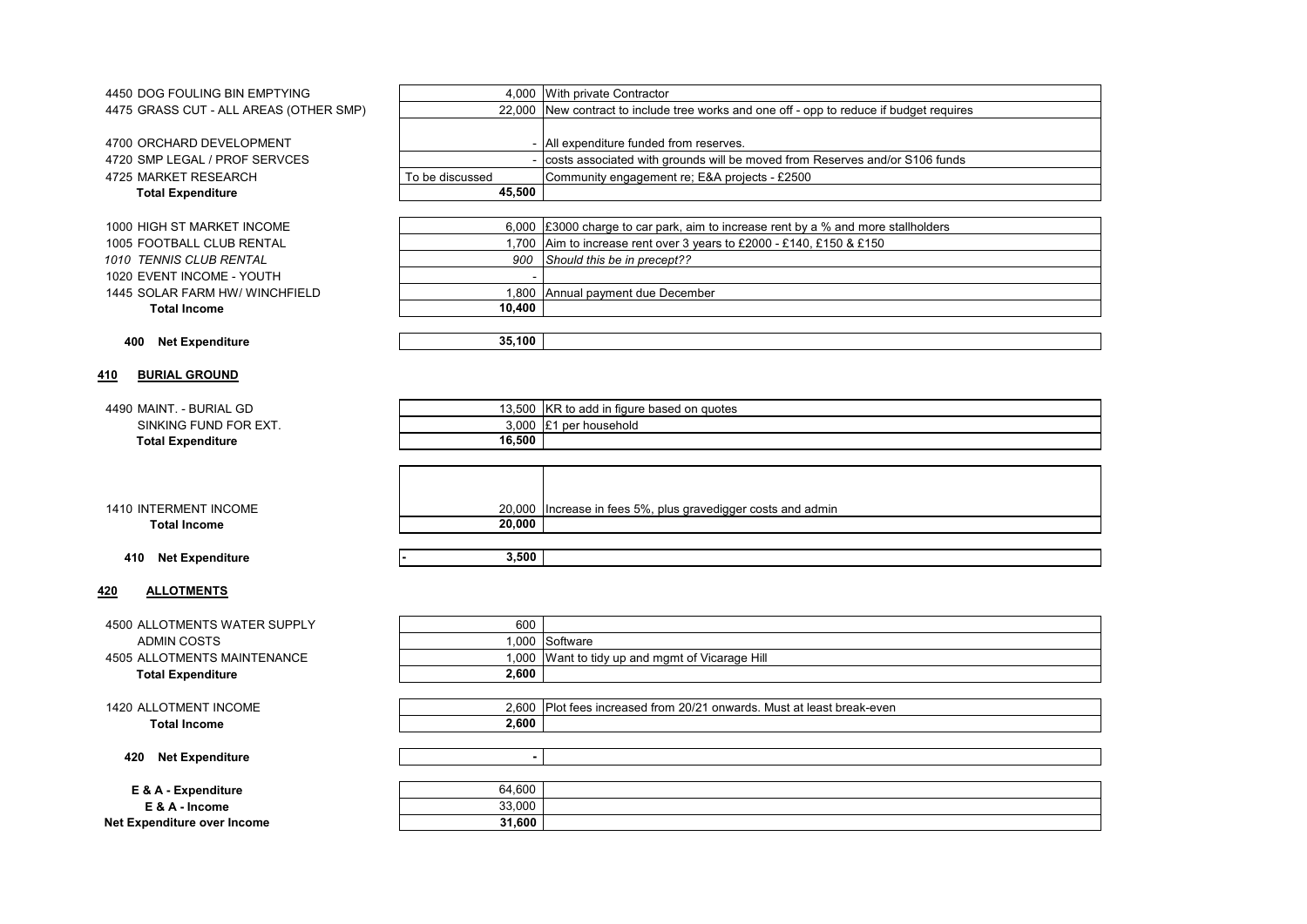# **PLANNING COMMITTEE<br>430 COMMUNITY BUILDINGS**

#### All buildings split out as separate assets

4540 PUBLIC TOILET UTILITIES 1,900 DOUBLE COSTS TO DATE PLUS 3% INFLATION 4545 PUBLIC TOILET MTNCE & REPAIRS<br>4550 PUBLIC TOILET CLEANING<br>4.000 4550 PUBLIC TOILET CLEANING

4600 PARISH OFFICE RENOVATION - Transfer from reserves or S106 if required

4640 AHALL UTILITIES<br>4645 AHALL UTILITIES 3% INFLATION<br>4645 AHALL MTNCE & REPAIRS 4500 4645 AHALL MTNCE & REPAIRS<br>4650 PARISH OFFICE CLEANING 1,400 4650 PARISH OFFICE CLEANING

4150 PALE LANE UNIT RENTAL 5,000 \*MOVE FROM CC 200<br>4740 PALE LANE UTILITIES 400 DOUBLE COSTS TO D 4745 PALE LANE MTNCE & REPAIRS 4750 PALE LANE CLEANING<br>
Total Expenditure 19.050 **Total Expenditure** 

1430 APPLETON HALL INCOME **1430 APPLETON HALL INCOME 1430 1430** APPLETON HALL INCOME **Total Income 0**

**430 Net Expenditure 19,050**

#### **440 COMMUNITY BUS**

4000 STAFF SALARIES<br>4580 COMMUNITY BUS INCIDENTALS 2000 DOES NOT contain any salary costs

- 
- 
- 4585 COMMUNITY BUS FUEL<br>4590 COMMUNITY BUS MTNCF & REPAIRS<br>3,000 MAINTENANCE CONTRACT 4590 COMMUNITY BUS MTNCE & REPAIRS<br>4595 COMMUNITY BUS INSURANCE
- 

4570 COMMUNITY BUS VEHICLE SINKING FUND<br>Total Expenditure 5,000

**Total Expenditure** 

1440 FARE INCOME 1441 ROSIE MINIBUS CONTRIBUTION 1443 BUS SERVICE OPERATORS GRANT 1444 CONCESSIONARY FARES

1442 UNSPECIFIED CONTRIBUTIONS

|        | 6,750 TARGET EARNINGS           |
|--------|---------------------------------|
|        | 2,000 AS PER AGREEMENT          |
|        | 1,100 Figures remain unchanged  |
| 2,250  |                                 |
|        |                                 |
|        | 2,000 ADDITIONAL FUNDING TARGET |
|        |                                 |
|        |                                 |
| 14,100 |                                 |
|        |                                 |

**Total Income** 

**440 Net Expenditure 20,260 450 COMMUNITY PLANS**

4610 CONSERVATION AREA REVIEW 1,000 If more funding required, transfer from general reserves

400 DOUBLE COSTS TO DATE PLUS 3% INFLATION 250

2,000 Does NOT contain any salary costs<br>3,000 EST

3,000 Increase due to higher value of vehicle<br>5,000 ITRANSFER FUNDS TO EMR 30.04.22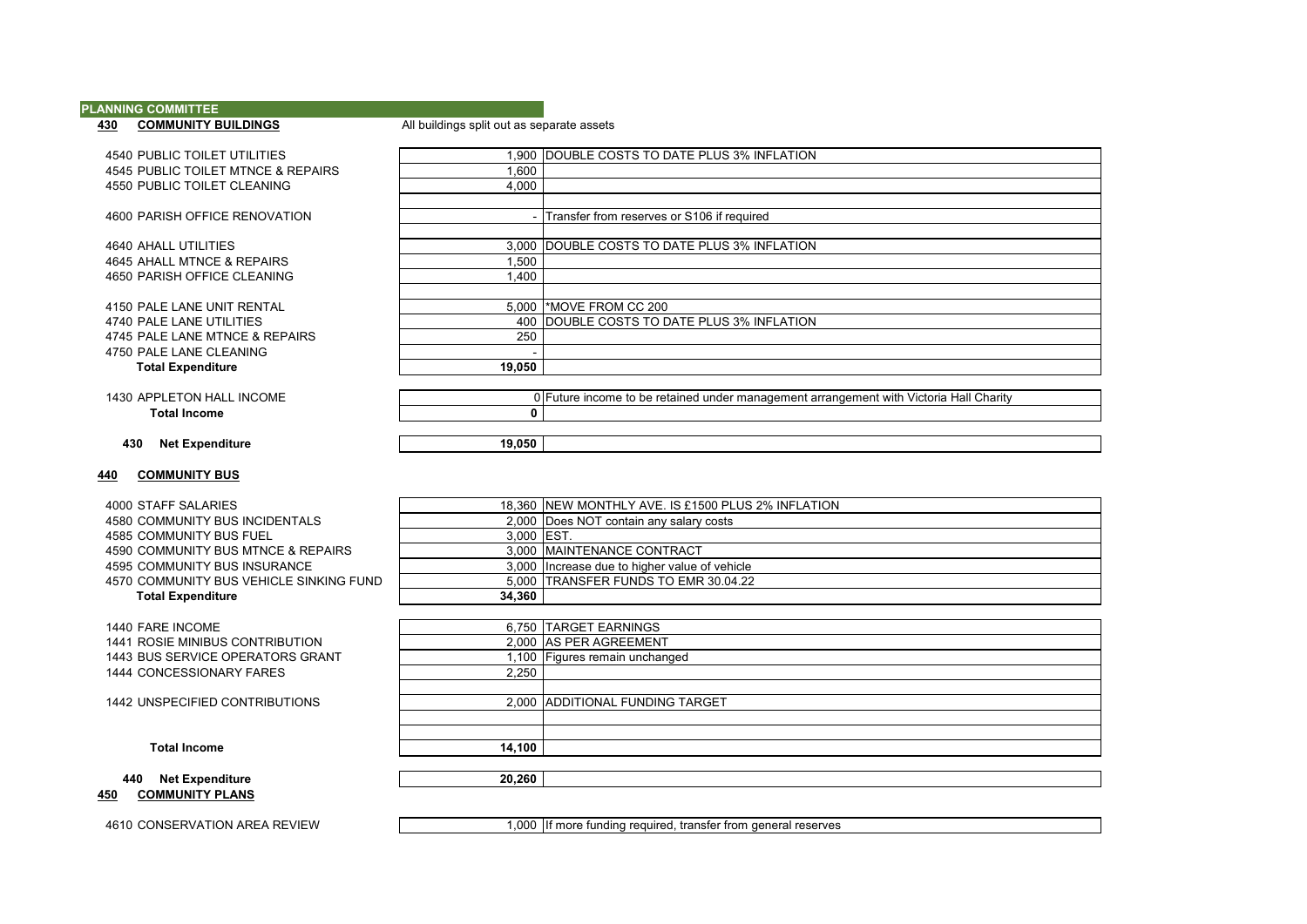| <b>CONSULTANCY FEES / PROJECT</b>    |         | <b>£5000 TO BE MOVED FROM RESERVES</b>                                       |
|--------------------------------------|---------|------------------------------------------------------------------------------|
| <b>Total Expenditure</b>             | 1.000   |                                                                              |
|                                      |         |                                                                              |
| 450<br><b>Net Expenditure</b>        | 1,000   |                                                                              |
|                                      |         |                                                                              |
| <b>PLANNING - Expenditure</b>        | 54,410  |                                                                              |
| <b>PLANNING - Income</b>             | 14,100  |                                                                              |
| Net Expenditure over Income          | 40,310  |                                                                              |
|                                      |         |                                                                              |
| <b>Total Budgeted Expenditure</b>    | 335,635 |                                                                              |
| <b>Total Budgeted Income</b>         | 53,600  |                                                                              |
|                                      |         |                                                                              |
| Net Budgeted Expenditure over Income | 282,035 | This figure is minus any precept to show overall exp over income difference. |
|                                      | 282,035 |                                                                              |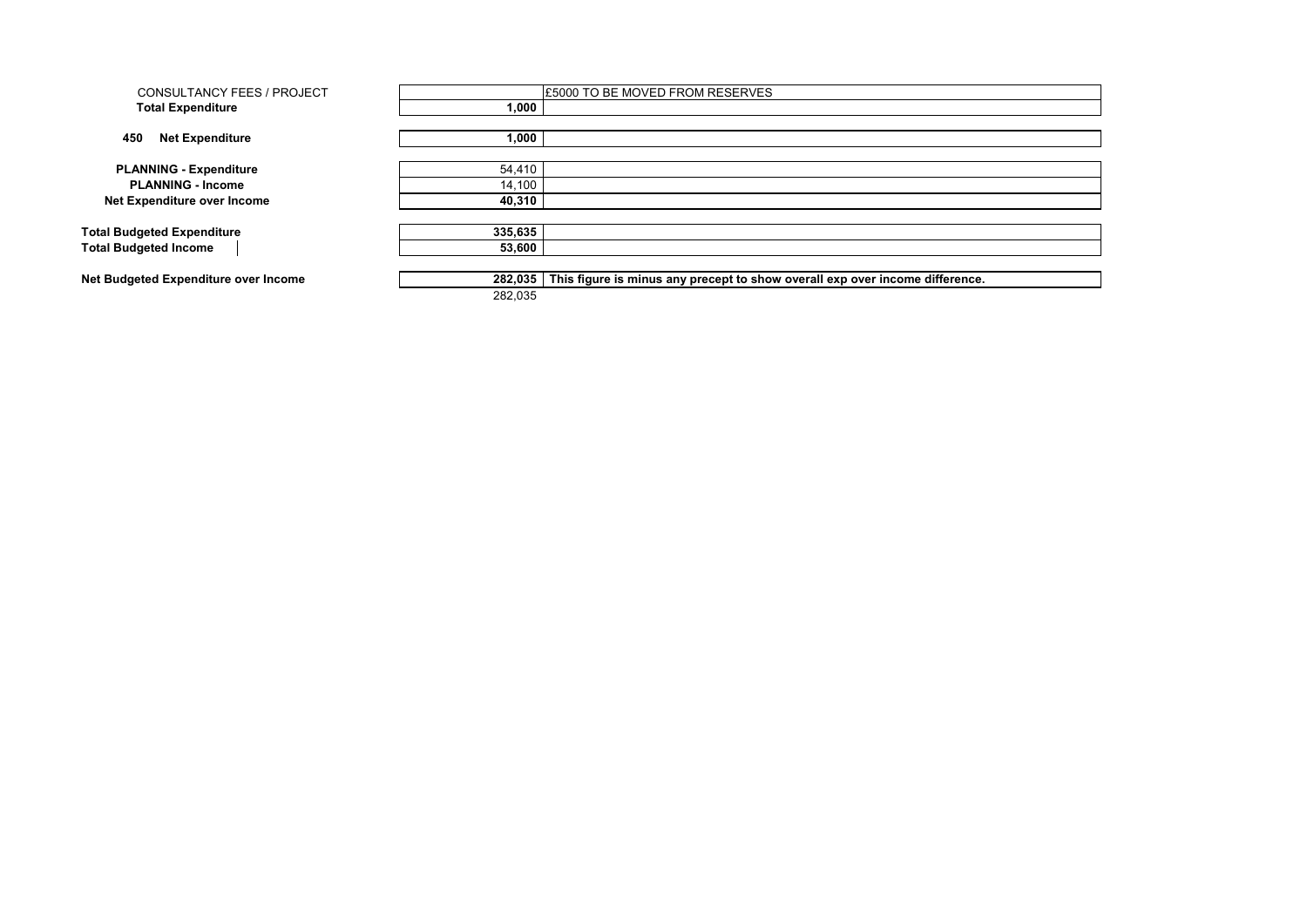## **2022 CALENDAR OF HARTLEY WINTNEY PARISH COUNCIL MEETINGS JANUARY**

|                                               |                                                                  | JANUART                                                                                                                                        |
|-----------------------------------------------|------------------------------------------------------------------|------------------------------------------------------------------------------------------------------------------------------------------------|
| <b>MON</b><br><b>MON</b><br><b>MON</b><br>THU | 10 <sup>th</sup><br>17 <sup>th</sup><br>24th<br>20 <sup>th</sup> | Parish Council (7.30pm)<br>Planning & Infrastructure (7.00pm)<br>Environment & Amenities Committee (7.30pm)<br><b>Staffing Committee (7pm)</b> |
|                                               |                                                                  | <b>FEBRUARY</b>                                                                                                                                |
| <b>MON</b><br><b>MON</b><br><b>MON</b>        | 7 <sup>th</sup><br>14 <sup>th</sup><br>21 <sup>st</sup>          | Parish Council (7.30pm)<br>Planning & Infrastructure Committee (7pm)<br>Finance Committee (7pm)                                                |
|                                               |                                                                  | <b>MARCH</b>                                                                                                                                   |
| <b>MON</b><br><b>MON</b><br><b>MON</b>        | 7 <sup>th</sup><br>14 <sup>th</sup><br>21 <sup>st</sup>          | Parish Council (7.30pm)<br>Planning & Infrastructure Committee (7pm)<br>Environment & Amenities Committee (7pm)                                |
|                                               |                                                                  | <b>APRIL</b>                                                                                                                                   |
| <b>MON</b><br><b>MON</b><br><b>MON</b>        | 4 <sup>th</sup><br>11 <sup>th</sup><br>25 <sup>th</sup>          | Parish Council (7.30pm)<br>Planning & Infrastructure Committee (7pm)<br>Finance Committee (7pm)                                                |
|                                               |                                                                  | MAY                                                                                                                                            |
| <b>MON</b><br>FRI<br><b>MON</b>               | 9 <sup>th</sup><br>20 <sup>th</sup><br>16 <sup>th</sup>          | Annual General Meeting of the Parish Council (7.30pm)<br>Annual Parish Meeting (7.30pm)<br>Planning & Infrastructure Committee (7pm)           |
|                                               |                                                                  | <b>JUNE</b>                                                                                                                                    |
| <b>MON</b><br><b>MON</b><br><b>MON</b>        | 6 <sup>th</sup><br>13 <sup>th</sup><br>20 <sup>th</sup>          | Parish Council (7.30pm)<br>Planning & Infrastructure Committee (7pm)<br>Environment & Amenities Committee (7.pm)                               |
|                                               |                                                                  | <b>JULY</b>                                                                                                                                    |
| <b>MON</b><br><b>MON</b><br><b>MON</b>        | 4 <sup>th</sup><br>11 <sup>th</sup><br>18 <sup>th</sup>          | Parish Council (7.30pm)<br>Planning & Infrastructure Committee (7pm)<br>Finance Committee (7pm)                                                |
|                                               |                                                                  | <b>AUGUST</b>                                                                                                                                  |
| <b>MON</b>                                    | 8 <sup>th</sup>                                                  | Planning & Infrastructure Committee (7pm)                                                                                                      |
|                                               |                                                                  | <b>SEPTEMBER</b>                                                                                                                               |
| <b>MON</b><br><b>MON</b>                      | 5 <sup>th</sup><br>12 <sup>th</sup>                              | Parish Council (7.30pm)<br>Planning & Infrastructure Committee (7pm)                                                                           |
| <b>MON</b>                                    | 19 <sup>th</sup>                                                 | Environment & Amenities Committee (7pm)                                                                                                        |
|                                               |                                                                  | <b>OCTOBER</b>                                                                                                                                 |
| <b>MON</b><br><b>MON</b><br><b>MON</b>        | 3 <sub>rd</sub><br>10 <sup>th</sup><br>17 <sup>th</sup>          | Parish Council (7.30pm)<br>Planning & Infrastructure Committee (7pm)<br>Finance Committee (7pm)                                                |
|                                               |                                                                  | <b>NOVEMBER</b>                                                                                                                                |
| <b>MON</b>                                    | 7 <sup>th</sup>                                                  | Parish Council (7.30pm)                                                                                                                        |
| <b>MON</b><br><b>MON</b>                      | $14^{\text{th}}$<br>$21$ <sup>st</sup>                           | Planning & Infrastructure Committee (7pm)<br>Environment & Amenities Committee (7pm)                                                           |
|                                               |                                                                  | <b>DECEMBER</b>                                                                                                                                |
| <b>MON</b>                                    | 5 <sup>th</sup>                                                  | Parish Council (7.30pm)                                                                                                                        |
| <b>MON</b><br>THUR                            | 12 <sup>th</sup><br>15 <sup>th</sup>                             | Planning & Infrastructure Committee (7pm)<br>Finance Committee (7pm)                                                                           |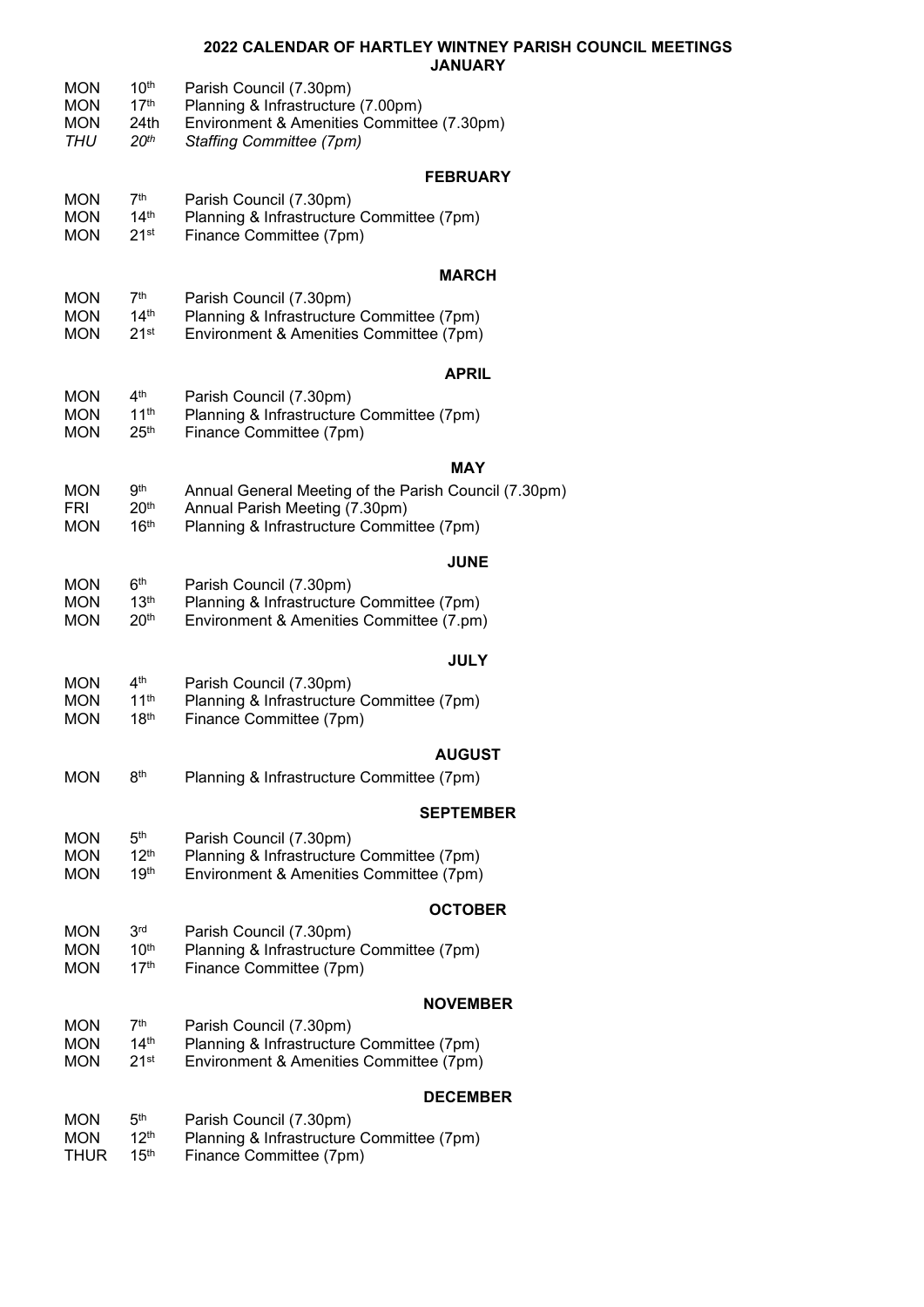# **Hartley Wintney Parish Council – Burial Ground Policy**

# **1. Introduction**

The purpose of this document is to provide guidelines for the purchasing of graves and placing of memorials and headstones in the Hartley Wintney Burial Ground. It is the duty of Hartley Wintney Parish Council to ensure that the site remains a place of peace and reflection for the relatives of the people they commemorate and visitors who come to pay their respects.

The burial ground extension site is blessed rather than consecrated and as such the Parish Council decision on memorials is final; there is no recourse to the Diocese at Winchester. However, this policy document is created with direct reference to the Chancellor's Regulations published in September 2011 and is broadly in keeping with their "Churchyards and Churchyard Memorial" guidance.

There is no specific right given to anyone to have a memorial erected in a churchyard or to have any inscription on that memorial.

Permission **must** always be obtained from the Parish Council Office first using the process detailed in Section 2 Notice of Interments. The final decision on the applicability, interpretation and implementation of this policy lies with the Parish Council.

The guidelines set out in this document apply not only to new memorials but to existing ones for which an alteration or addition is proposed.

# **2. Notice of Interment**

The Notice of interment must be submitted to the Parish Office on the correct form found on the Council's website, at least one week before the interment. The Notice of Interment must be signed by the owner(s) of the Exclusive Right of Burial signifying his or her consent to such burial. No burial, other than that of the owner of the Exclusive Right, will be allowed without the consent of the Exclusive Right's owner(s). (See section 10(6) of The Local Authorities Cemeteries Order 1977).

Payment of fees (cheque made payable to Hartley Wintney Parish Council) must accompany the Notice or a notification to pay via BACS given to the office in advance. If the plot is being re-opened then a copy of the Grant of Exclusive Right of Burial is required.

If the Grant of Exclusive Right of Burial is not available then the Parish Office must be satisfied of ownership.

The certificate of the Registrar of Deaths (green form) or the Cremation certificate must also be submitted with the Notice of Interment form.

If a new plot is being purchased, a Grant of Exclusive Right of Burial (grave deed) will be issued. Please note that when a grave is purchased, this refers to the exclusive right of burial in a grave space and not the purchase of the land itself.

If the owner(s) of The Rights wishes to transfer the ownership during their lifetime they must complete a Form of Assignment and submit it to the Parish Office, together with the original Grant of Exclusive Right of Burial. It is recommended that the ownership of the Grant of Exclusive Right of Burial is regularly reviewed by the 'Purchaser' as this does not automatically transfer to next of kin.

It is illegal for the Parish Council to permit any burial in a grave subject to an existing Exclusive Right of Burial without first obtaining permission from the owner(s) of the right, unless one of the owners is being buried. There can be up to 2 owners of an Exclusive Right.

For a burial other than that of the owners, both owners must give written permission for a burial is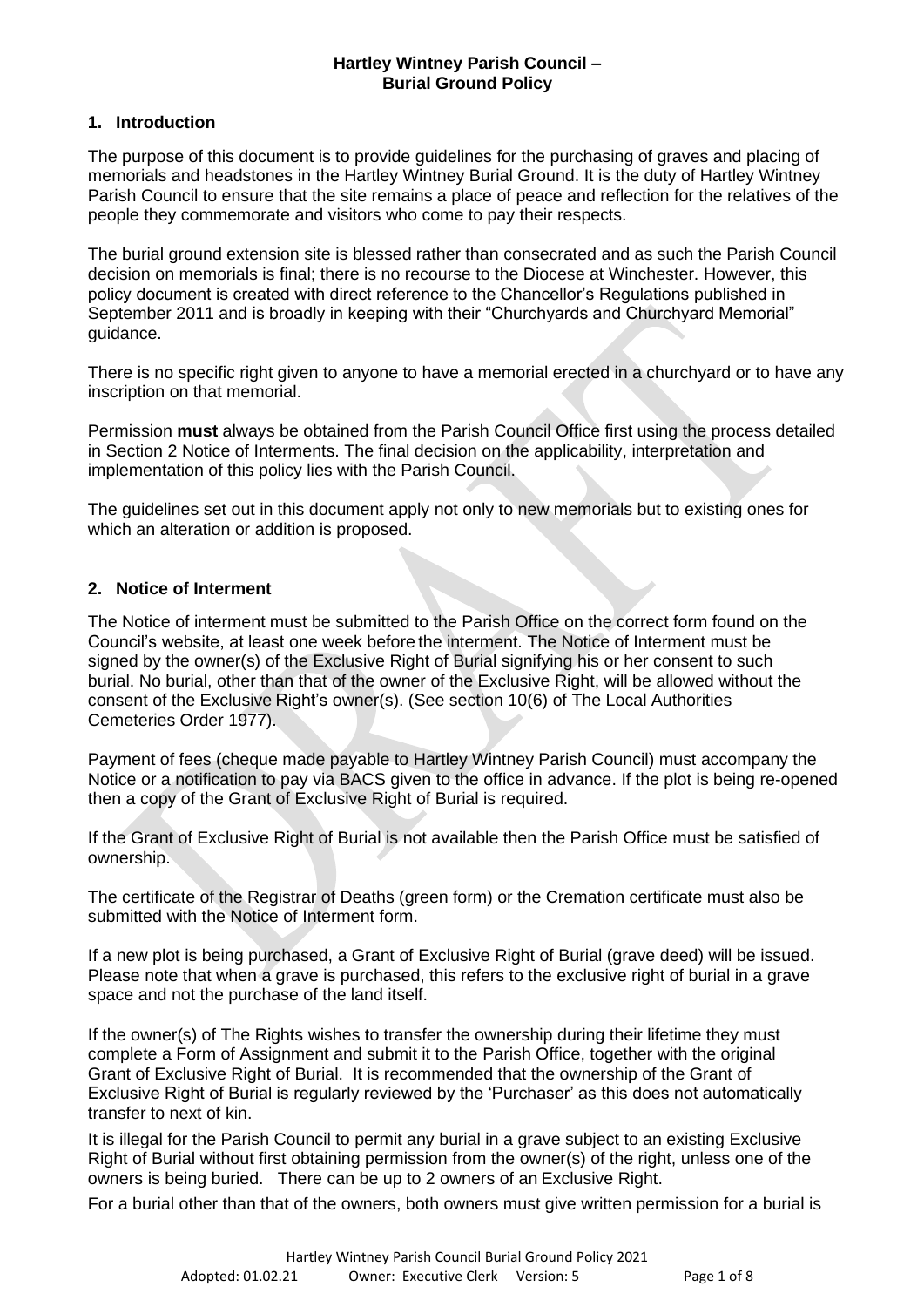to take place. All owners are entitled to be interred in the grave if there is room.

If the sole owner is already deceased when an application is received, a transfer must take place and permission be received from the new owner prior to the burial in that grave. It is recommended that a transfer of ownership takes place as soon as possible after the owner's death. For details of transferring the Exclusive Right please contact the Parish Office.

In accordance with the Local Authorities Cemeteries Order 1977, all grave rights are sold for a fixed period. The number of years the rights have been granted in St Marys Burial Ground is 70 years. At the end of this period the owner(s) of the rights may apply to the Parish Council to extend those rights. The owner(s) of Rights should keep the Parish Office updated of any changes of address.

# **3. Pricing**

# **Interment fees**

The interment fee includes burial in a 2.7m x 1.2m (or 1.4m x 1.2m for ashes) earthen grave with an Exclusive Right of Burial (unless otherwise requested) and erection of a memorial (including additional inscription where appropriate) and associated expenses.

# **Resident interment fees**

The Parish Council provide a significant discount on the cost of interment to residents of Hartley Wintney. You qualify for resident interment fees for burials if the deceased:

- was a resident of Hartley Wintney Parish at the time of death
- was the owner of a grave in Harley Wintney Parish Cemetery; or the spouse or civil partner of the owner of the grave; and was a resident when the grave was originally purchased
- was a near relative (next of kin) of the owner of the grave, and the owner is a resident (as indicated above)
- moved outside of Hartley Wintney Parish (such as in a nursing home or in the care of a relative) but was a resident of Hartley Wintney Parish immediately prior to this
- lived outside of Hartley Wintney Parish but can provide evidence of living within the Parish no more than 5 years prior to the time of death
- was a serving member of the armed forces living in temporary accommodation whose family still reside in Hartley Wintney Parish

# **Proof of residency**

You must provide proof of residency (for example electoral roll papers or Council Tax bills) when you book the burial.

# **Non-resident interment charges**

Non-residents are charged the standard interment fee.

The Council reserve the right to consider applications for residency interment charges where circumstances are not covered by the above conditions and make decisions accordingly.

# **Charges**

The principle of charging is as follows;

- The fee for a first Full Interment will be reviewed annually by the Environment and Amenities Committee and ratified by the Full Council
- The Ashes Only Interment fee will be 50% of the Full Interment fee
- A second Full Interment in the same plot will be 50% of the fee for a first Full Interment
- A second or third Ashes Only Interment in the same plot will be 50% of the fee for an Ashes Only interment

# **Residents of Hartley Wintney (see above definition) will get a 75% discount on all the above fees.**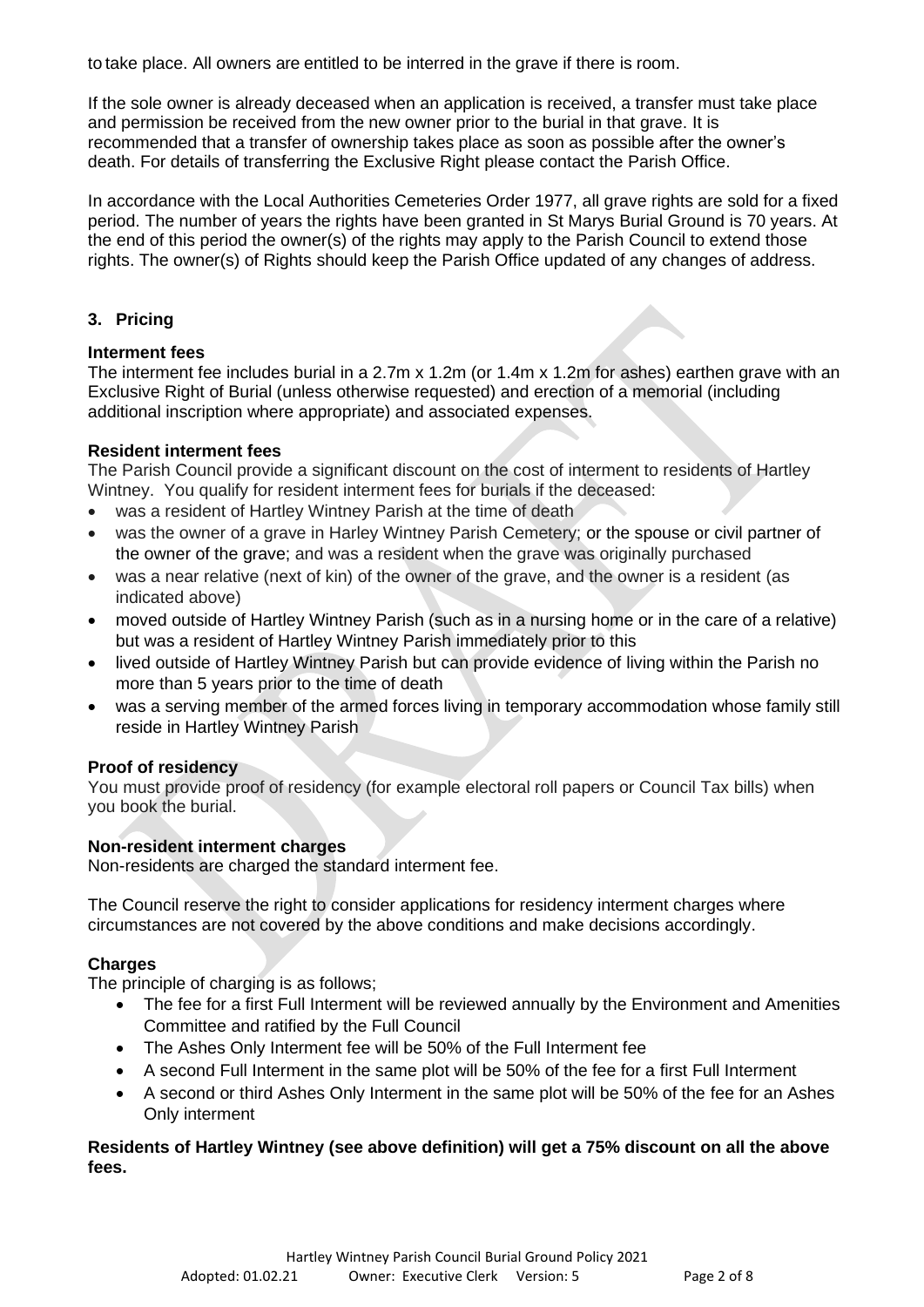For more details on our fees, please see our website [www.hartleywintney-pc.gov.uk](http://www.hartleywintney-pc.gov.uk/) or request a copy from the Parish Office.

For more information on possible financial support with burial fees, please see Appendix A of this policy.

# **4. Full Interments**

It is the responsibility of the funeral director for the excavation of the grave and removal of any existing memorials or kerbstones (where permitted) and the replacement of same after burial.

All graves will be excavated and dug by a person or persons approved by the Parish Council. Funeral directors must advise the Parish Office of the details of all gravediggers prior to use.

Undertakers are responsible for engaging gravediggers and for ensuring that such agents work in a responsible and safe manner and observe all Health and Safety legislation and codes of practice in force at the time of the excavation. All excavations must be shored up and if left unattended for any period of time boarded and appropriately guarded. Lock down covers must be used if an excavation is left overnight, although the practise of leaving a grave unattended is discouraged and must be approved in advance by the Parish Office for exceptional circumstance only.

The mound over a grave will be grassed and levelled by Hartley Wintney Parish Council when the ground has settled, usually 9-12 months after interment.

Only one funeral shall be permitted to take place in the cemetery at any one time.

The Council reserve the right to determine the position of any un-purchased or unreserved grave in the cemetery.

The grave space set aside for each person shall not exceed 2.75m x 1.37m (9 feet long by 4 feet 6 inches wide).

No part of the coffin shall be at a depth less than 1.0m (3 feet) below the level of the surface of the ground adjoining the grave.

Burial, in a grave in which an interment has already taken place, shall ensure the new coffin is effectively separated from any other coffin previously placed and remaining in the ground by means of a layer of earth not less than 150mm (6 inches) in depth.

No person shall disturb any interred human remains or remove any soil.

Each plot is for two full interments. An additional ashes interment may be approved subject to the discretion of the Parish Office, should the plot allow.

# **5. Ashes Interments**

As above, It is the responsibility of the funeral director for the excavation of the grave and removal of any existing memorials or kerbstones (where permitted) and the replacement of same after burial.

All graves will be excavated and dug by a person or persons approved by the Parish Council. Funeral directors must advise the Parish Office of the details of all gravediggers prior to use.

Undertakers are responsible for engaging gravediggers and for ensuring that such agents work in a responsible and safe manner and observe all Health and Safety legislation and codes of practice in force at the time of the excavation. All excavations must be shored up and if left unattended for any period of time boarded and appropriately guarded. Lock down covers must be used if an excavation is left overnight, although the practise of leaving a grave unattended is discouraged and must be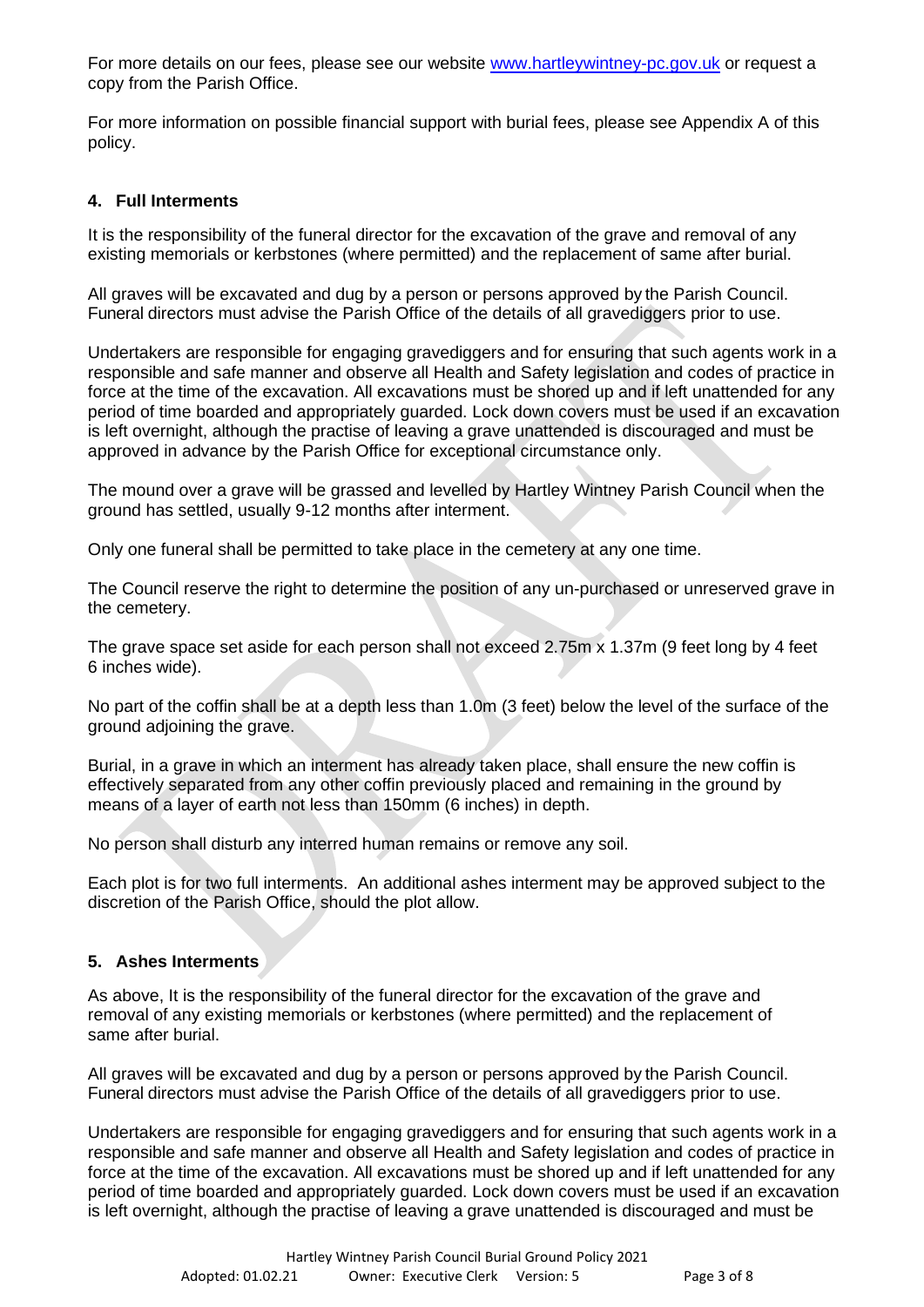approved in advance by the Parish Office for exceptional circumstance only.

The mound over an interment will be grassed and levelled by Hartley Wintney Parish Council when the ground has settled, usually 9-12 months after interment.

Only one funeral shall be permitted to take place in the cemetery at any one time.

The Council reserve the right to determine the position of any un-purchased or unreserved grave in the cemetery.

Each plot will allow up to three ashes interments however the positioning of each interment will depend on the plot.

No person shall disturb any interred human remains or remove any soil.

# **6. Memorial Design**

No memorial should be obtrusive or inappropriate. A burial ground is not a private place in which anything is acceptable. It is a place where many people have a shared interest in its appearance.

Hartley Wintney Parish Council recognises that memorials are for the family and as a place of remembrance for loved ones. We do request that memorials should be harmonious in appearance and reflective of the surrounding rural aspects and listed church of St Mary's.

Harmony however does not mean uniformity and headstones need not be restricted to a conventional rectangular shape. Attractive, well-conceived new designs by skilled and imaginative craftsmen are genuinely encouraged.

It is strongly recommended that **prior to submitting** the memorial application form, all applicants contact the Parish Office to discuss this policy and the guidance within it. The Parish Office has the right to refuse any application received via a third party if contact has not been made in advance.

It should be remembered that the Parish Council has the power to require the removal at the owner's expense of any inappropriate memorial, or an inappropriate feature on a memorial, placed in the burial ground without proper permission

Upright headstones for full interments should be:

- a. No more than 4ft (1200mm) high or less than 2ft 6ins (750mm) high measured from the surface of the ground.
- b. No more than 3ft (900mm) wide, or less than 1ft 8ins (500mm) wide
- c. No more than 6ins (150mm) thick, or less than 3ins (75mm) thick, except in the case of slate memorials which may be thinner, but no less than 1.5ins (38mm) thick.
- d. For a child aged 2+ the headstone may be smaller but should be no less than 2ft (600mm) high, 1ft 3ins (375mm) wide and 2ins (50mm) thick.
- e. For infants up to the age of 2 years (including stillborn babies) the headstone should be a no more than 2ft (600mm) high, 1ft 3ins (375mm) wide and 2ins (50mm) thick, or less than 1ft 6ins (455mm) high, 1ft 3ins (375mm) wide and 2ins (50mm) thick.

Upright headstones for ashes interments should be:

f. No more than 2ft 3 ins (686mm) high measured from the surface of the ground, by 1ft 6 ins (450mm) wide by 3ins (75mm) deep on a 2ft 2ins (650mm) by 1ft 3ins (375mm) base.

Permission may normally be given on cremated remains plots for tablets and small 'open book' memorials.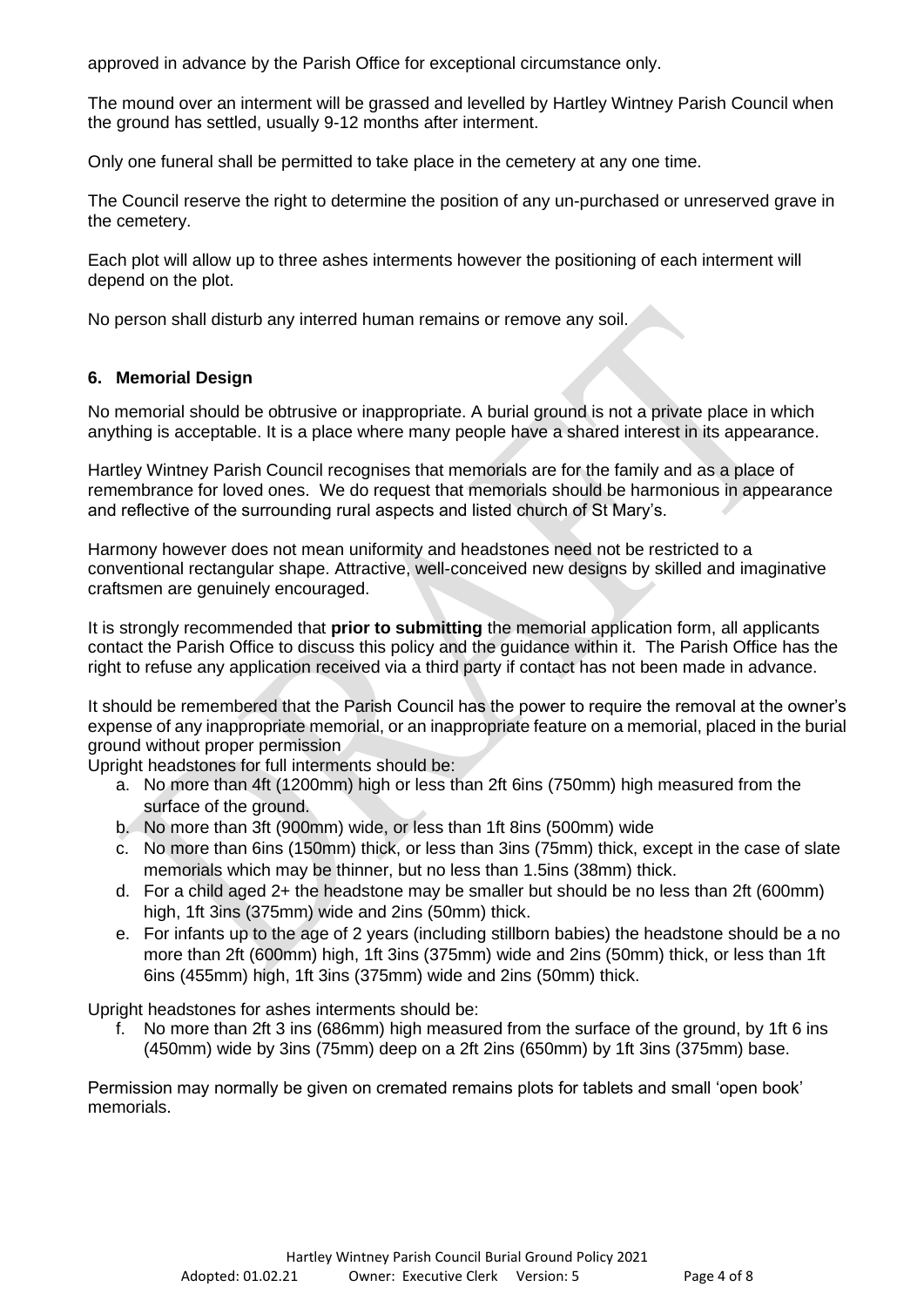Headstones may be of 3 types:

- g. So shaped that they can be inserted directly into the ground at sufficient depth to ensure stability
- h. On an integral base, no more than 9ins (225mm) high, 3ft (900mm) wide of projecting 4ins (100mm) in any direction
- i. On a vase base, no more than 4ins (100mm) on either side, the base being no more than 1ft 3ins (375mm) front to back.

Horizontal stones or ledgers are not permitted for full interments.

Subject to any other consideration, a memorial in the following types of stone will be granted permission:

- **Limestone** Portland, Purbeck, Derbyshire, York, Hopton, Nabresina, French, Portuguese
- **Slate** light grey, blue/black, green
- **Granite** light grey, black or similar dark colour tone, can be honed or polished
- **Granite** in blue or Rustenburg (charcoal) grey is also permitted provided the stone is rubbed to a matt finish rather than polished.

Highly polished red or white granite is not permitted.

A temporary wooden cross to mark a grave is permitted.

A headstone in the shape of a cross will be allowed, provided the size of the cross conforms to that of an upright headstone. Any proposal for a well-designed cross, including a Celtic cross may be granted provided it is referred to the Parish Council first.

Memorials in the form of a natural boulder taken straight from a quarry with a single sloped face to carry the inscription may be permitted at the discretion of the Parish Council.

A small well engraved image will be considered at the time of application and permitted at the Parish Council's discretion.

Memorials with railings, chains, chippings or glass shades will not be permitted.

Memorials with kerbed surrounds will no longer be permitted.

A photograph, such as ceramic portrait of the deceased designed within the headstone made be permitted at the discretion of the Parish Council.

Due to the lawn style layout of the cemetery, loose ornaments, windchimes, windmills, trinkets and any other item which may either impede upon the ongoing maintenance of the grounds or another plot are strictly prohibited and may be subject to removal.

An inscription should aim to be the most appropriate in all the circumstances and to commemorate accurately the existence of the person who has died. It should, therefore, record either his/her full name or the name by which he/she was generally known. There can be no reasonable objection to including any particular term of affection or nickname e.g. Dad or Tommy, perhaps in brackets or inverted commas.

It may also be appropriate to record what he/she did – 'farmer in this village for 50 years or some feature of his/her character – 'a much loved father and grandfather'. A short scriptural text or extract from a poem or some other suitable phrase may be added.

Inscriptions should be incised into the stone or carved in relief. Painting cut lettering can make the inscription easier to read over a longer period. Inscriptions may be painted black, white or in a colour that blends in with the underlying stone. With discretion, gold or gilded lettering may be permitted although this may deteriorate quite rapidly.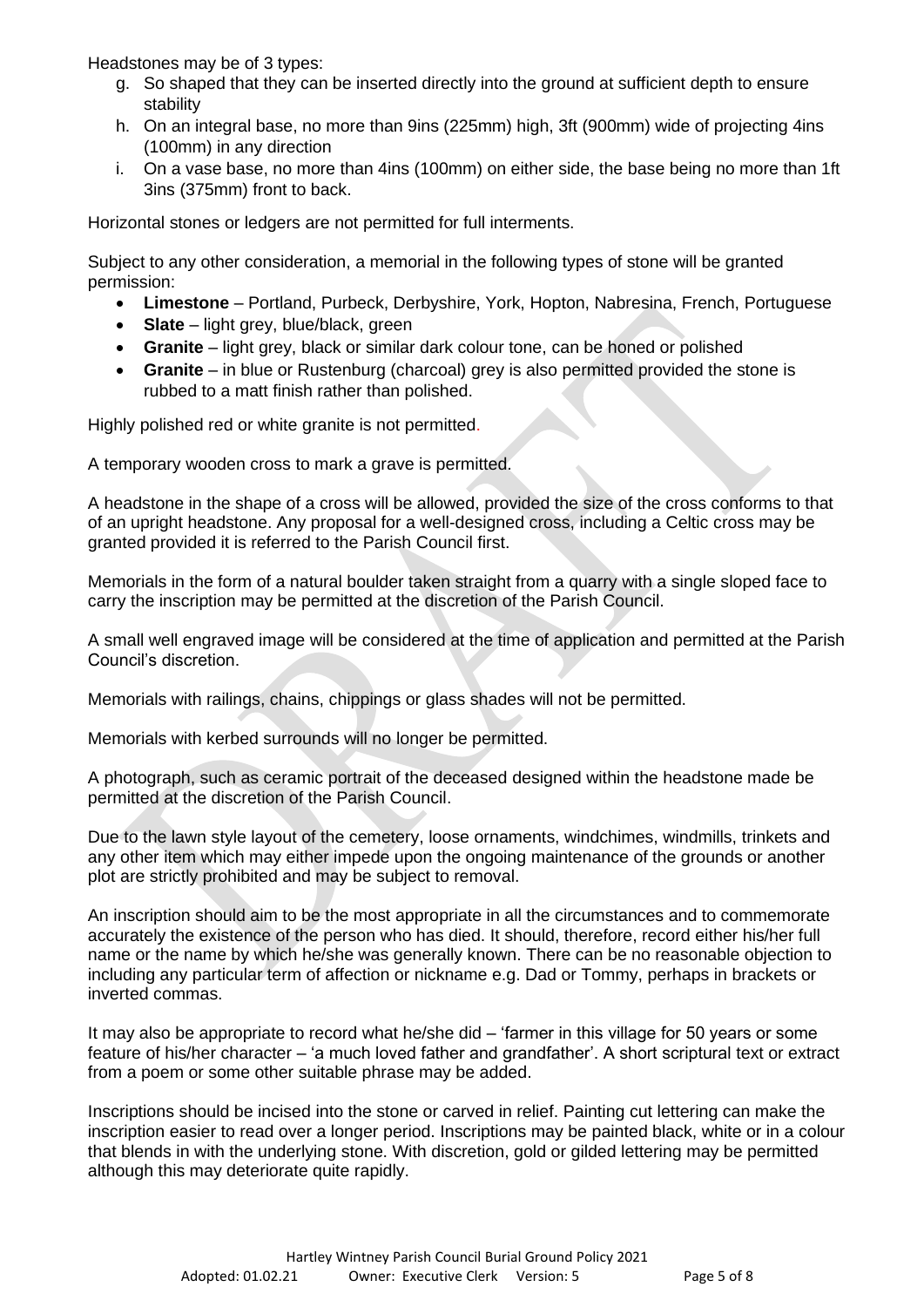No advertisement or trademark may be inscribed on the face of the headstone. The stonemason's name may be discreetly inscribed on the side or on the reverse.

# **7. Installation**

Installation of memorial stones will be permitted as follows:

- a. Full Interments 6 months after interment or longer, at the discretion of the Parish Council, in wet ground conditions. This is to help prevent the memorial from moving.
- b. Ashes interments 2 months after interment or longer, at the discretion of the Parish Council, in wet ground conditions.
- c. All memorials must be installed in accordance with the National Association of Memorial Masons Code for Lawn Memorials and Kerb Sets with the ground anchor systems being an integral part of the foundation.

# **8. Flowers and Trees**

Except where the design of a headstone contains an integral receptacle for plants or flowers, flowers should be placed in a removable container sunk into the ground next to the headstone.

Any bulbs placed on the grave may, after 6 weeks be removed at the discretion of the Parish Council, especially if the plant encroaches upon surrounding plots, for reasons of preserving the undisturbed lawn appearance of the site. Trees, shrubs and other plants are not permitted on burial plots without prior permission from the Parish Council. The Parish Council reserves the right to ask for any plant to be reduced or removed should it at any time encroach other plots.

If a flower vase is the only memorial, it should be no more than 12ins (300mm) in height, width or length, and fixed securely to a foundation stone flush with the ground.

Artificial flowers are permitted but should be removed when they fade.

The Parish Office or their appointed officer is entrusted to remove unsightly flowers from any grave. To avoid unnecessary resentment, he/she should, wherever possible, contact in advance the relatives of the deceased, or leave an appropriate note on the grave, to indicate his/her intention. If there is any disagreement, the Parish Council's decision is final.

Existing memorial trees previously planted in the burial ground will be pruned by the Council annually to maintain their diminutive size.

# **9. Maintenance**

Although the Parish Council will grass and level the ground after interment (as detailed above) it is the plot owner's responsibility to maintain both the headstone and plot. Part of the cemetery has a lawn style layout – this means that only headstones are allowed and the grass around them is kept mown.

The planting of flowers, trees or shrubs is not permitted on the grave space, nor is the placing of ornaments or fencing. Any unauthorised ornaments or flowers etc will be removed without notice.

Flowers are permitted on the grave at the time of the interment however they should be removed within 3 weeks or when they die. The Parish Council reserve the right to remove any flowers at any time if they become unsightly or interfere with any other grave space.

The Parish Office may give written permission for the temporary removal of a headstone from the Burial Ground for the purpose of cleaning repair, renovation or altering, or adding to, the inscription. Any changes to an existing memorial must be submitted to the Parish Office on the memorial application form.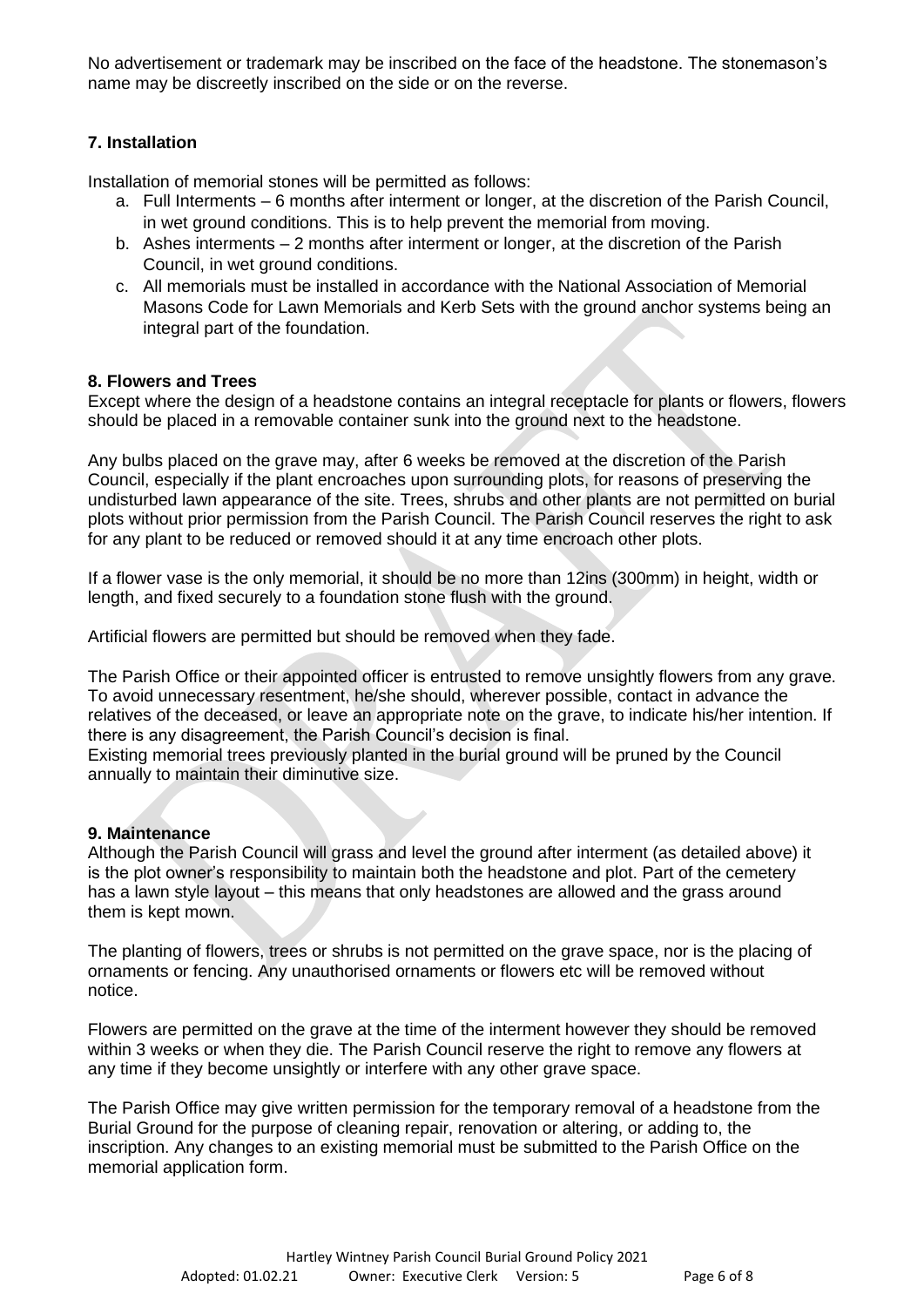It is the Parish Council's legal responsibility to carry out safety checks of all headstones. This is on a 5-year cycle and notices will be published. If a headstone is deemed 'unsafe', the headstone will be immediately made safe by props whilst the owner is contacted. It is the owner of the Exclusive Rights of Burial to instruct and pay for the headstone to be permanently made safe, otherwise the Parish Council reserve the right to remove it.

It is important that the contact details of the owner is kept up to date and/or transferred if required.

# **10. Garden of Remembrance**

The Garden of Remembrance is designed as a place of quiet contemplation and is laid out as a formal parterre garden. As such, permission will only be given for small rose bushes and plaques. Requests must be submitted in advance to the Parish Office.

# **11. Memorial Benches**

Due to limited space within the Burial Grounds, no more memorial benches will be permitted; however, the Parish Council reserve the right to place a limited number of additional benches in the Burial Ground in future should it be deemed necessary.

A small commemorative plaque may be placed on existing benches in the Burial Ground at the Parish Council's discretion. Plaques must be rectangular in shape and no larger than 7.87ins (200mm) by 2.95ins (75mm) and come with pre-drilled fixing holes.

Plaques must be made of brass or aluminium and the colour of the inscription must be black and contain only alphabetic characters and numerals.

All proposed plaques must be submitted to the Parish Council for prior approval.

# **Additional information**

Information and forms for burials and memorials can be found on: [www.hartleywintney-pc.gov.uk](http://www.hartleywintney-pc.gov.uk/)

For further information, please contact the Parish Office on 01252 845152 or [admin@hartleywitney](mailto:admin@hartleywitney-pc.gov.uk)[pc.gov.uk](mailto:admin@hartleywitney-pc.gov.uk)

#### **Amendment Record**

- Version 1: Initial Issue as Interim Policy March 2012 Adopted by Full Council – March 2012 Version 2: Initial Issue as Interim Policy – 20 March 2017 Adopted by Full Council – 03 April 2017 Version 3: Adopted by Full Council – 05 March 2018 Version 4: Reviewed by Policy Committee – 23 July & 08 October 2018
- Adopted by Full Council 05 November 2018
- Version 5: Reviewed by E&A Committee 18 January 2021 Approved by Policy Committee – 25 January 2021 Adopted by Full Council – 01 February 2021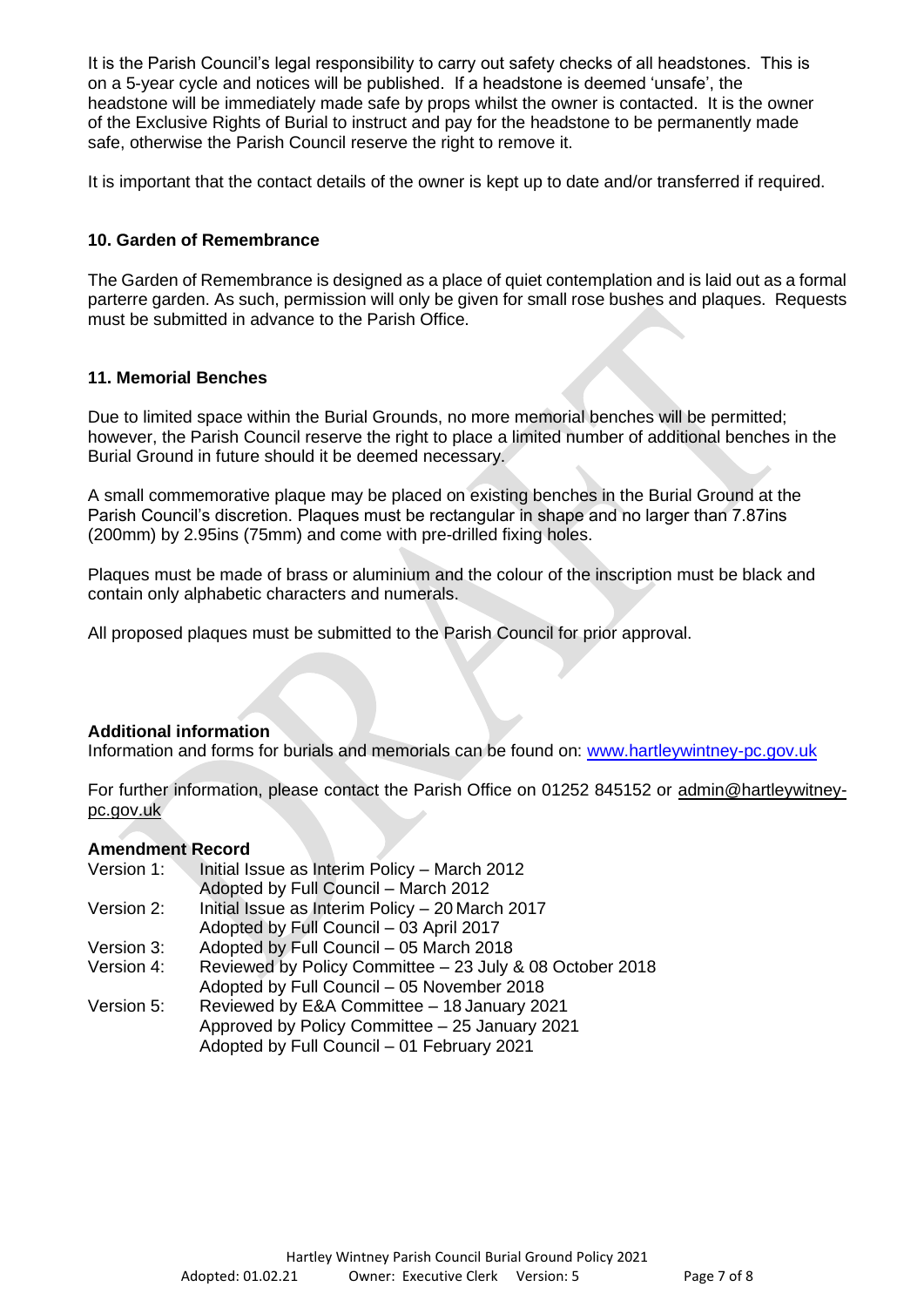# **APPENDIX A**

# **Financial Support**

You may be eligible for a Funeral Expenses Payment (also called a Funeral Payment) if you get certain benefits and need help to pay for a funeral you are arranging.

Funeral Expenses Payment can help pay for some of the costs of the following:

- burial fees for a particular plot
- cremation fees, including the cost of the doctor's certificate
- travel to arrange or go to the funeral
- the cost of moving the body within the UK, if it's being moved more than 50 miles
- death certificates or other documents

You may also receive money for any other funeral expenses, such as funeral director's fees, flowers or the coffin.

You can get up to:

£700 if the person died before 8 April 2020

£1,000 if the person died on or after 8 April 2020

The payment will not usually cover all the costs of the funeral.

How much you get depends on your circumstances. This includes any other money that is available to cover the costs, for example from an insurance policy or the deceased person's estate.

The Funeral Expenses Payment is paid into your bank, building society or credit union account if you've already paid for the funeral.

The money will be paid directly to the organiser of the funeral (for example, the funeral director) if you have not paid yet.

For more information and to check your eligibility please visit [www.gov.uk/when-someone-dies](http://www.gov.uk/when-someone-dies) You can also access information on the Bereavement Support Payment, Widowed Parents Allowance and Guardians Allowance.

# **Support for child funeral costs (Children's Funeral Fund for England**)

Since July 2019, the Children's Funeral Fund for England has been set up to help to pay for some of the costs of a funeral for a child under 18 or a baby stillborn after the 24th week of pregnancy. It is not means-tested: what you earn or how much you have in savings will not affect what you get however the burial or cremation must take place in England.

The Children's Funeral Fund for England can help pay for the:

- burial fees
- cremation fees, including the cost of a doctor's certificate
- coffin, shroud or casket (up to a cost of £300)

The fees for the **burial** or **cremation** will be claimed directly by Hartley Wintney Parish Council as the burial authority. Please speak to a member of the Parish Office Team.

Claiming for other expenses (for example, the coffin) will depend on if you are using a funeral director or not.

Claims must be made within 6 months of the funeral. If you are using a funeral director, you do not need to submit any claims yourself.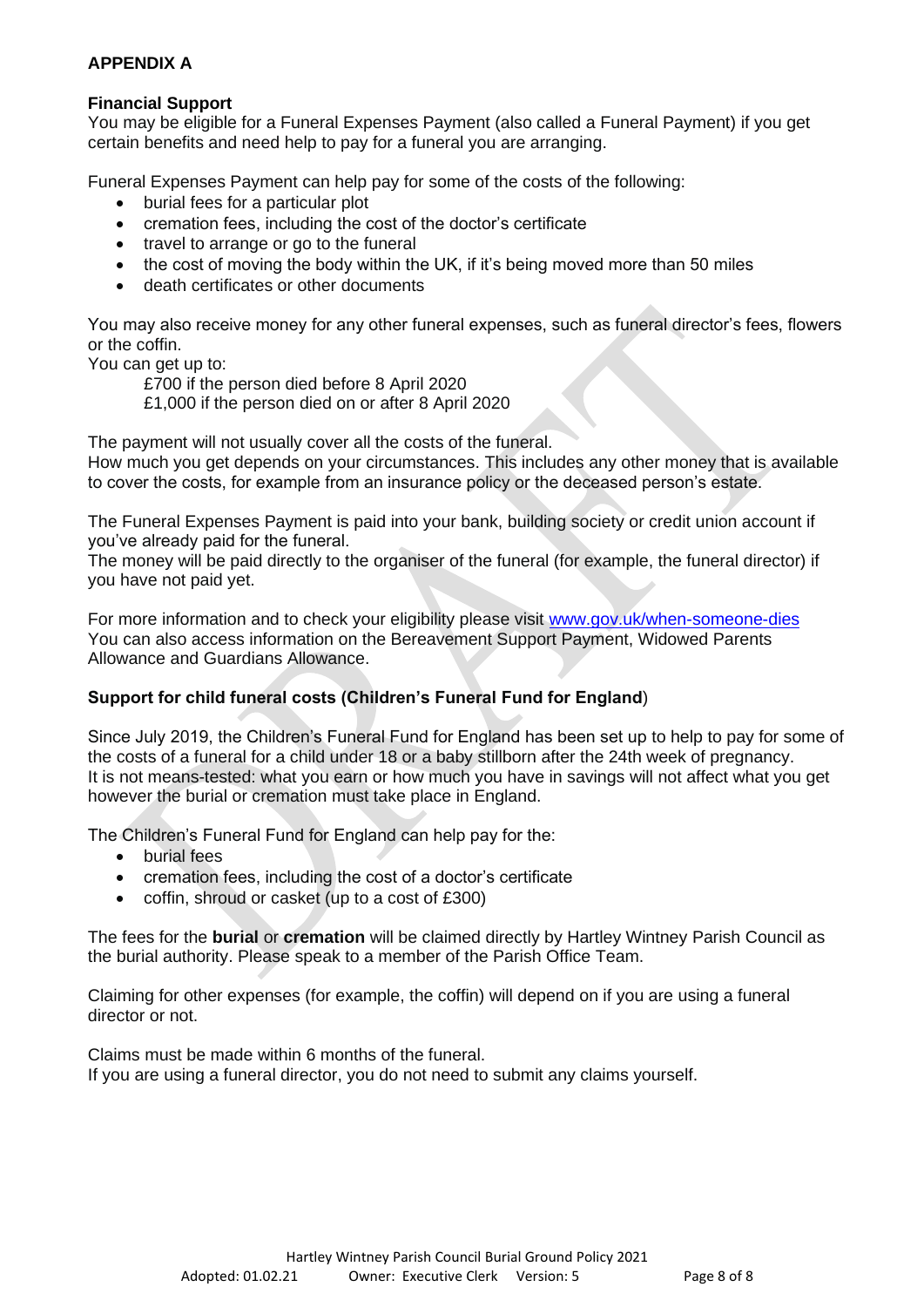### **Hartley Wintney Parish Council Memorial Bench Policy & Procedure**

## **Introduction**

Hartley Wintney Parish Council (HWPC) will consider requests for benches to be installed in memory of a deceased friend or relative. The deceased must have lived in the Hartley Wintney parish immediately prior to their death or had a significant association with the parish in the past.

## **Standards for Benches & Plaques**

In order to ensure that all installed benches and associated plaques are in keeping with the village in general and the proposed location, HWPC will maintain a limited list of appropriate benches from which a bench can be selected. The approximate costs associated with each bench will also be maintained but the precise cost will only be established on application. If an applicant would like a bench that is not on the maintained list, this can be requested, along with precise details, on the application form; this will then be considered but cannot be guaranteed.

HWPC also need to be mindful of the location and the quantity of benches and therefore a specific requested location may not always be possible, in which case an alternative location may be suggested.

The memorial plaque on the bench will be no greater than 20cm long and 8cm and will be fitted in the middle of the upper lath of the backrest by routing out to ensure that the plaque is fitted flush. It will be glued and screwed in position as appropriate.

HWPC, and only HWPC, will take full responsibility for placing the orders for benches and engraved plaques and arranging the installation.

Additional mementoes (e.g., statues, flowers, wreaths, vases) must not be placed or planted on or around the bench at any time.

#### **Ownership and On-going Maintenance**

To ensure that all benches are kept in good order and in keeping with surrounding area, HWPC will take ownership of the benches on installation and take responsibility for on-going maintenance. The Parish Council will endeavour to maximise the life of the bench but once a bench gets beyond the point where it is reasonable to repair, the Parish Council will attempt to contact the applicant or members of the deceased family and inform them that it is our intention to remove it and give them the opportunity to replace it at their cost.

#### **Costs**

The total costs of the benches will need to be paid by the applicant once the application has been approved and before any orders are placed. The total cost will include:

- The cost of the bench
- The cost of the plaque including engraving
- The cost of installation, including any required base
- A one-off contribution to the future maintenance of the bench

## **Application Procedure**

Applications can only be made after the death of the individual or individuals. The Parish Office must be contacted in the first instance to discuss a suitable location. If the location is on land managed by HWPC, a standard application form will be sent via post or email to the applicant. If the location is on land managed by Hart District Council or Hampshire County Council, the applicant will be advised regarding who to contact as there will be a separate application process for memorial bench enquiries.

Hartley Wintney Parish Council Memorial Bench Policy & Procedure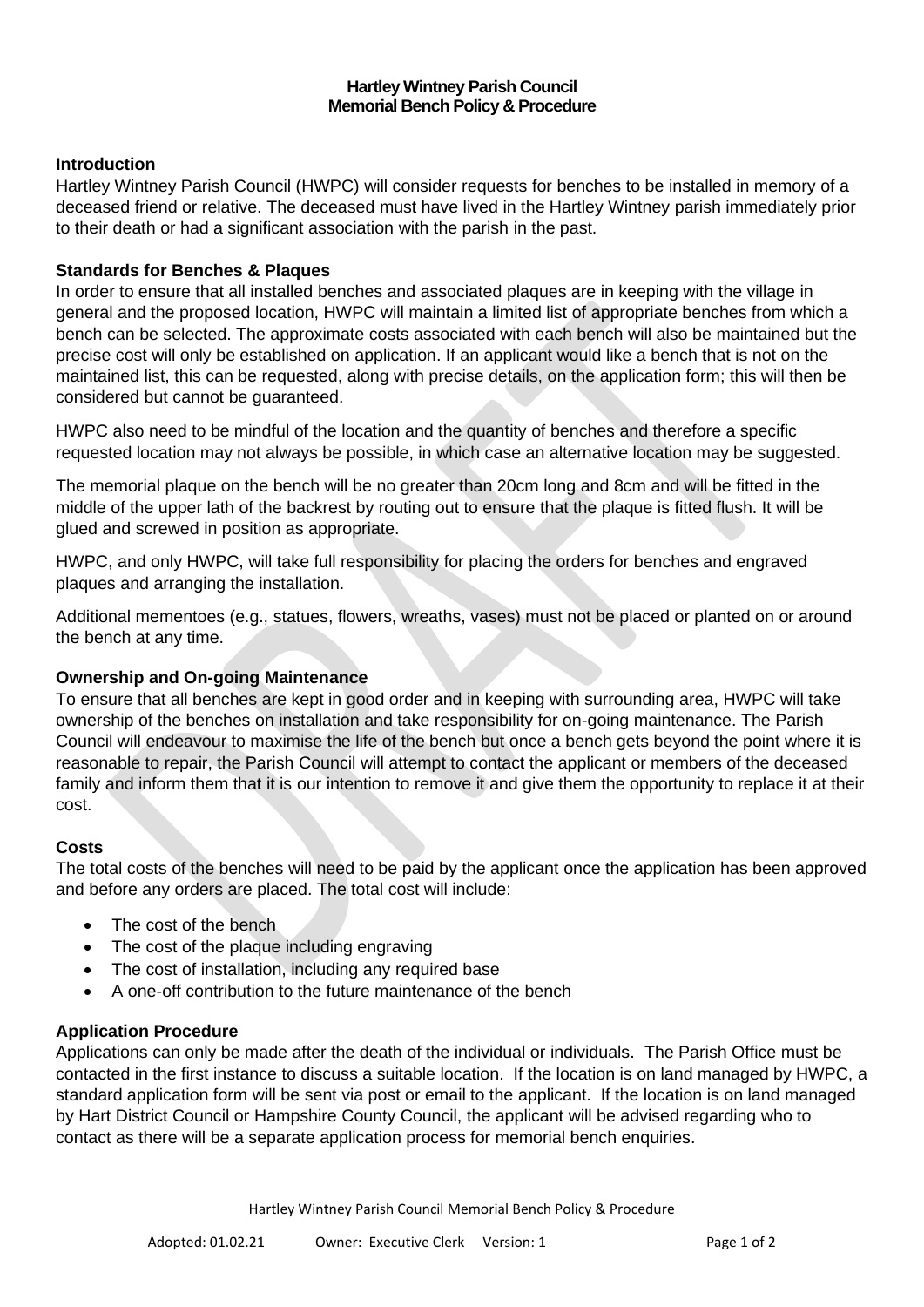- 1. The applicant completes the Application Form and returns it by post or electronically, to the Parish Office.
- 2. The Parish Office will include all correctly completed applications on the Agenda of the next Environmental and Amenities Committee. This committee will consider the application and make the final decision.
- 3. If the application is approved, the applicant will be sent a contract including all the details, location, plaque inscription and costs. If the application has only been approved for an alternative location, this will be made clear.
- 4. If the application is NOT approved, the applicant will be informed of the decision, the reason for the decision and advice on any further action. The applicant may appeal and ask for the application to be reconsidered by the Full Council.
- 5. The applicant will check the details and return the signed contract to the Parish Office along with full payment.
- 6. The Parish Office will purchase the bench and engraved plaque and inform the applicant of a likely installation date. The bench will be added to the Parish Council's asset register.
- 7. The Parish Council will arrange for the bench to be installed along with the engraved plaque.
- 8. Once the installation is complete the Parish Office will inform the applicant, enclosing a picture of the bench in situ.

# **Existing Memorial Benches**

Where permission for a bench has been granted prior to the approval of this policy, the Parish Council will continue to maintain the bench but when it gets to the point where it is not reasonable to repair the bench, the bench will be removed. The Parish Office will endeavour to contact the applicant or members of the deceased family and inform them and give them the opportunity to replace it.

# **Policy Review**

This policy will be reviewed annually by the Environment and Amenities Committee.

# **Amendment Record**

Version 1: Initial Issue as Interim Policy – 18 January 2021

Reviewed by Policy Committee – 25 January 2021

Adopted by Full Council – 01 February 2021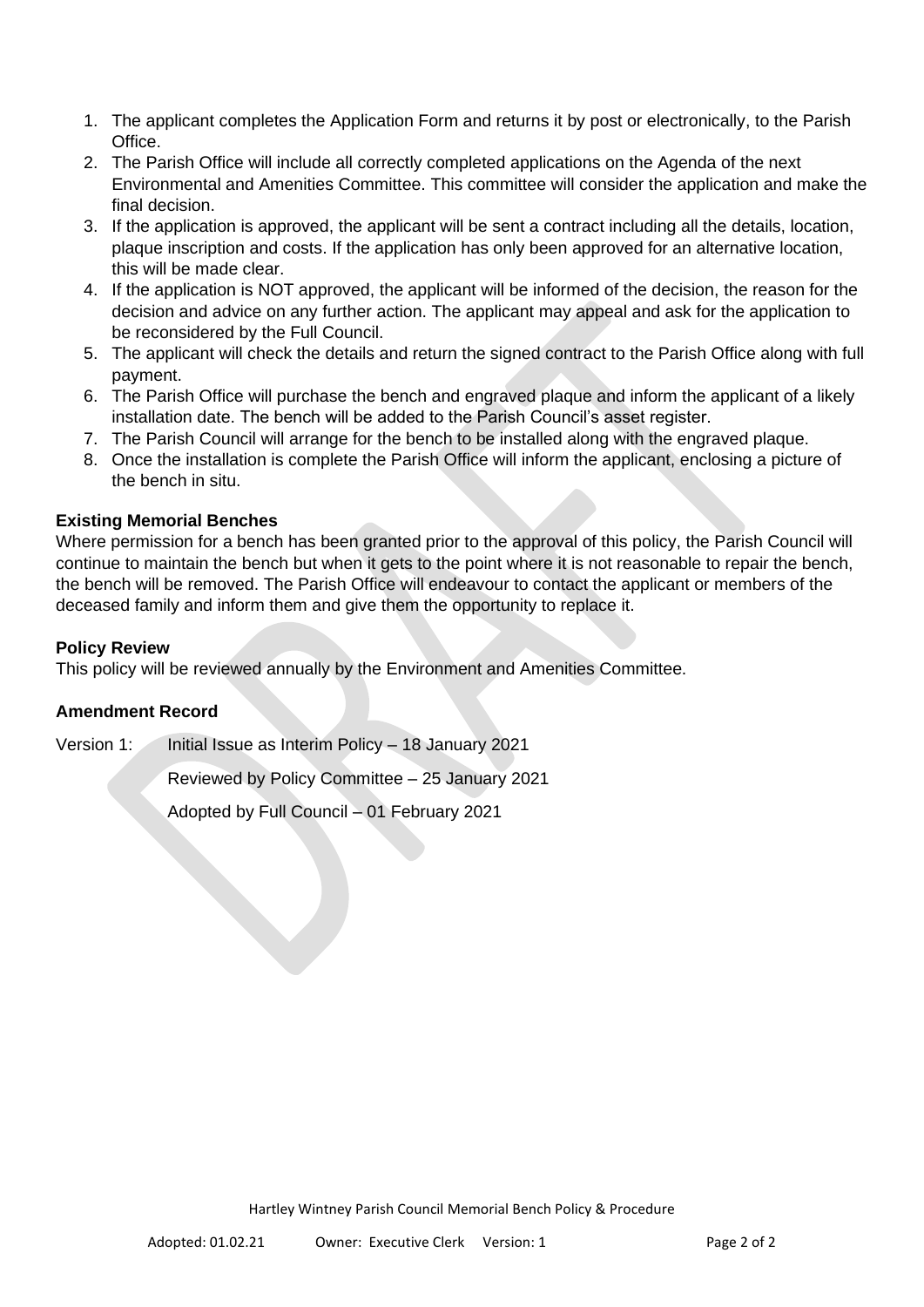# **POLICY FOR REPORTING AT MEETINGS**

# **1. Introduction**

1.1 This Protocol provides guidance to members of the public or press who wish to photograph or record proceedings at any of Hartley Wintney Parish Council's public meetings.

1.2 The Council supports the principles of openness and transparency in the way it conducts its meetings. Sound recording, photographing, filming, and use of social media at meetings which are held in public is permitted:

(a) subject to the provisions of this Policy; and

(b) provided that the Chairman is satisfied that it will not be disruptive or distracting to the good order and conduct of the meeting.

1.3 No restrictions will be placed on anyone using social media at a public meeting subject to the limitations regarding photography and audio/visual recording set out in this Policy.

1.4 Meetings which discuss sensitive employment or contractual information, may not be suitable for recording due to the nature of some of the evidence given at the meeting. It will be at the Chairman's discretion to determine whether the recording of a particular meeting will be permitted.

1.5 Failure to follow the provisions within this Policy may result in the Chairman refusing to allow the proceedings to be photographed or recorded.

1.6 For the purposes of this Policy'recordingincludes sound recording, photographing, filming, and use of social media. Social media includes, but is not limited to Twitter, Facebook and blogs.

#### **2. Before the meeting**

2.1 Those wishing to record proceedings at a meeting are recommended to contact the Executive Clerk as early as possible before the start of the meeting so that arrangements can be discussed and the agreement of the Chairman be sought.

2.2 The name, organisation (if applicable) and contact details of the person wishing to record proceedings are required and should be provided before the meeting if possible:

# **3. At the meeting**

3.1 Notices will be displayed in the meeting room advising that proceedings may be recorded, and the Chairman will make an announcement to this effect at the beginning of the meeting if a request has been received.

3.2 Members of the public attending a meeting to ask a question will be deemed to have given consent to being photographed or recorded.

3.3 Members of the public seated in the public seating area who actively object, should not be photographed, filmed or recorded as long as this does not undermine the broader transparency of the meeting.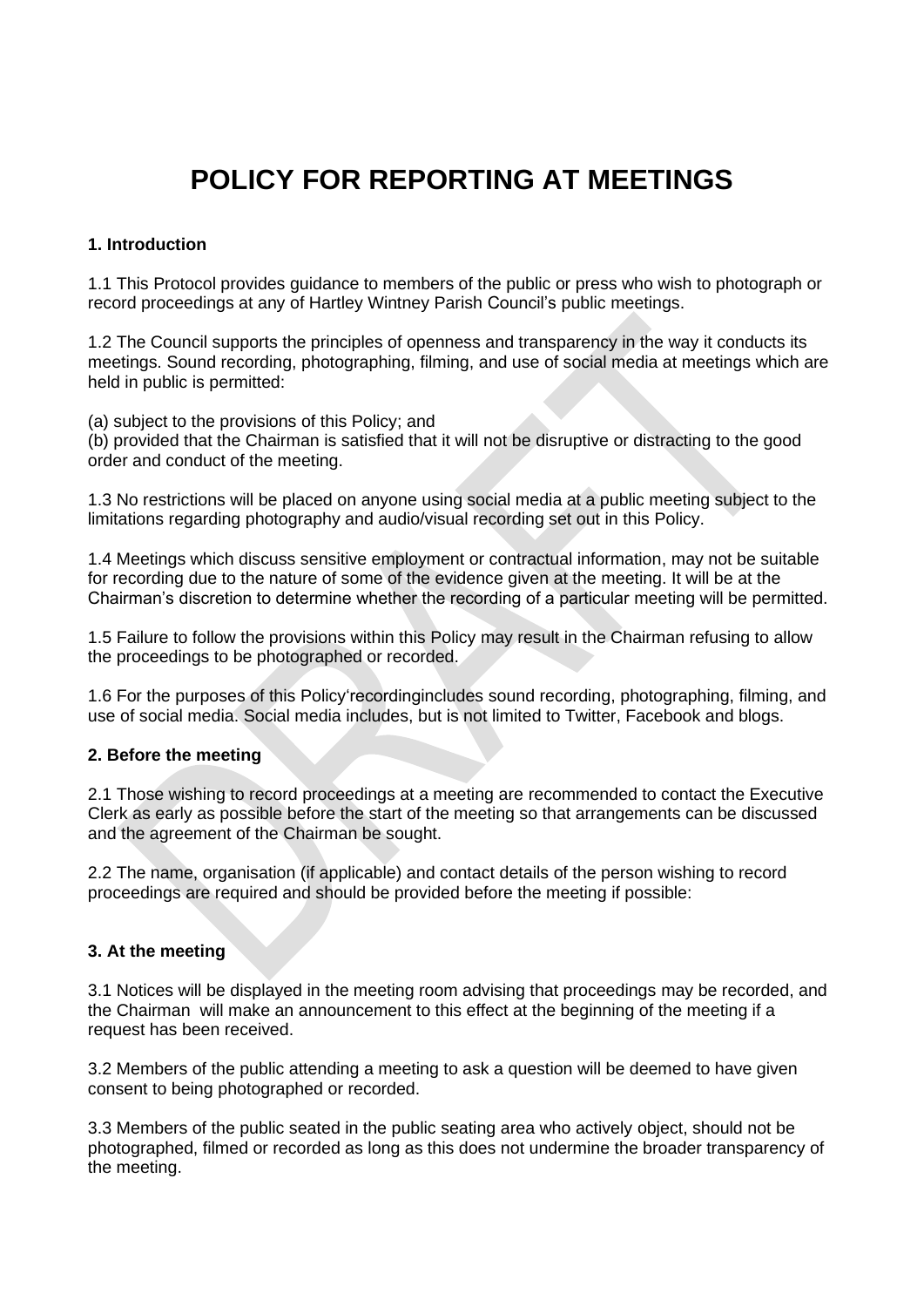3.4 Photography or filming must take place from a fixed position in the meeting room approved by the Chairman to ensure that the view of Councillors, officers, public and press, is not obstructed.

3.5 The use of flash photography or additional lighting will only be permitted if agreed in advance with the Clerk and the Chairman

3.6 Photography or audio/visual recording will be stopped if the Chairman feels it is disrupting or inhibiting the meeting in any way.

3.7 If someone refuses to stop recording when requested to do so the Chairman will ask the person to leave the meeting. If the person refuses to leave, the Chairman will adjourn the meeting or make other appropriate arrangements for the meeting to continue without disruption.

3.8 Anyone asked to leave a meeting because they have refused to comply with the Chairman's request to do so, may be refused permission to record future meetings.

## **4. After the meeting**

4.1 Photographs and audio/visual recordings must not be edited in a way that could lead to misinterpretation of the proceedings. This includes refraining from editing the views being expressed in a way that may ridicule or show lack of respect towards those being photographed or recorded.

4.2 If someone fails to comply with this Policy the Chairman may refuse to allow this person to record any future meetings.

4.3 The responsibility for how any photographs or audio/visual recording is used rests with the person who made the recording and not the Council.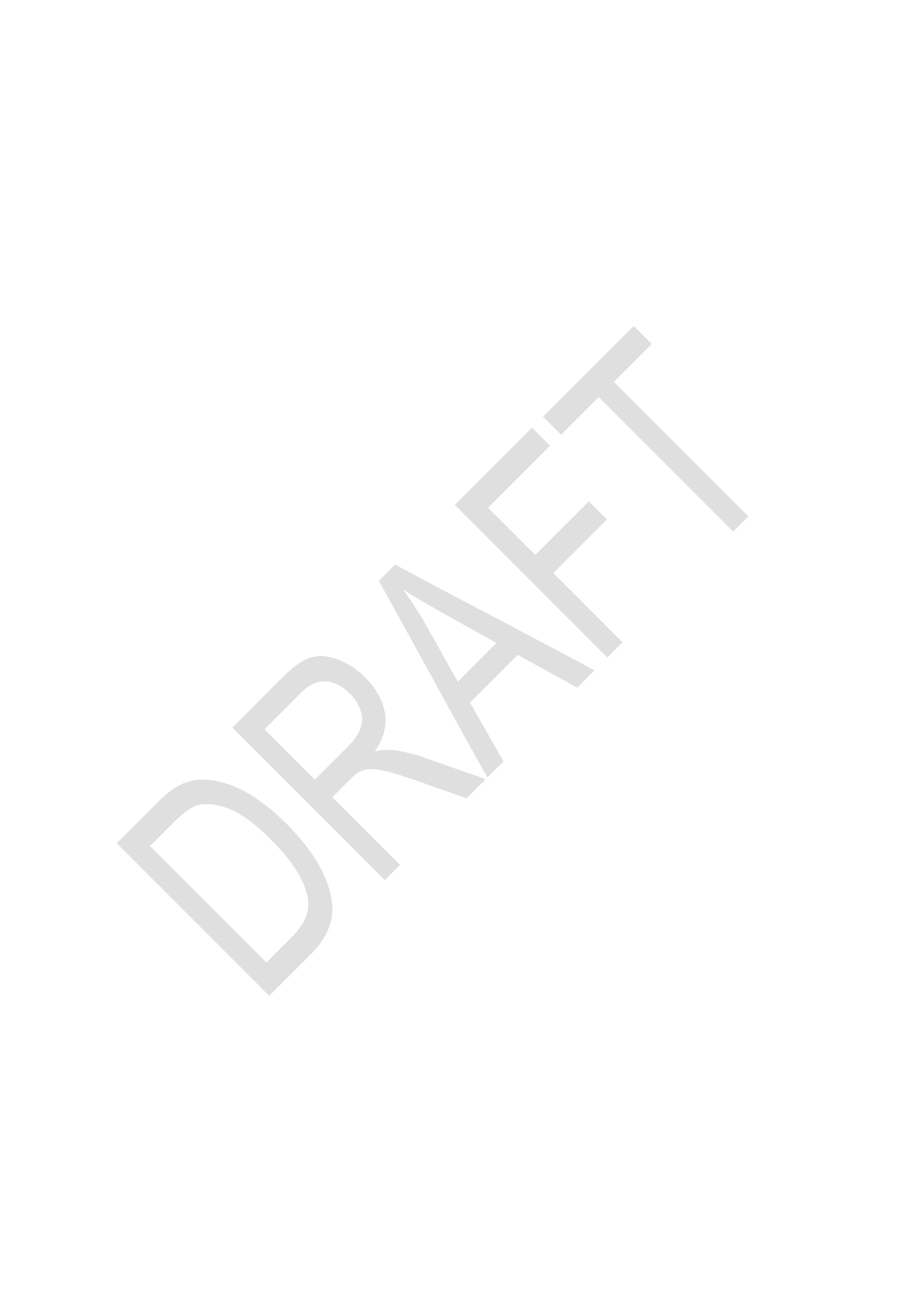# Hartley Wintney Parish Council – Winter Weather Emergency Plan

# **Responsibilities**

Clearance of ice and snow from priority 1 and 2 highway routes – HCC [www.hants.gov.uk/transport/roadmaintenance/severeweather](https://www.hants.gov.uk/transport/roadmaintenance/severeweather)

Clearance of ice and snow from HDC priority areas, e.g. Schools, Doctors Surgery, Care Homes and priority footways including Hartley Wintney High Street – HDC assisted by HWPC where appropriate.

[www.hart.gov.uk/weather-advice](http://www.hart.gov.uk/weather-advice)

Work will be coordinated by Phil Bacon at Basingstoke – 01256 845278 and the Executive Clerk will liaise with him where appropriate.

Clearance of designated Prepared Rest Centre located at the Victoria Hall (Priority 1 HDC)

Clearance of Central Car Park – HDC responsibility.

Local contractors.

A list of local contractors will be held in the office and be accessible to the Executive Clerk, Deputy Clerk and HAO (Horticulture & Amenities Officer). In the event of snow, the Executive Clerk will make the initial contact. If only a light dusting, this can be done by a designated member of HWPC staff. For heavier snow, a contractor will be asked to clear (if required) and grit.

Installation of grit boxes – HCC (Blue boxes)

- Top of St Johns Road
- Walpole Gardens
- Hartford Road
- bottom of Arrow Lane
- Hazeley Close
- Vicarage Hill
- Campion Way
- Elvetham Lane
- Top of Pool Road

HWPC – (yellow / beige)

- Junction of Mabbs Road / Weir Road
- Doctors surgery
- junction of Weatherby Gardens and A30
- Kiln Gardens (x2) residents own bins but HWPC re-fill
- Vicarage Hill (Church Lane near Cottage Green)
- Causeway / Park Corner
- Mildmay Terrace (top)
- Junction of West Green Common and Thackhams Lane
- Heather Grove  $(x 2)$  by no.23 and no.53
- Sandy Lane round 1<sup>st</sup> bend
- Entrance to Haywarden Place
- Junction of Hartford Road / Harebell Close.
- Springfield Avenue (turning head)
- Hartford Terrace
- Top of Franklin Avenue

Checking grit levels in boxes – Levels in HWPC boxes will be checked monthly to ensure they are at least 50% full, from November – March but checked once a week when snow or icy conditions prevail.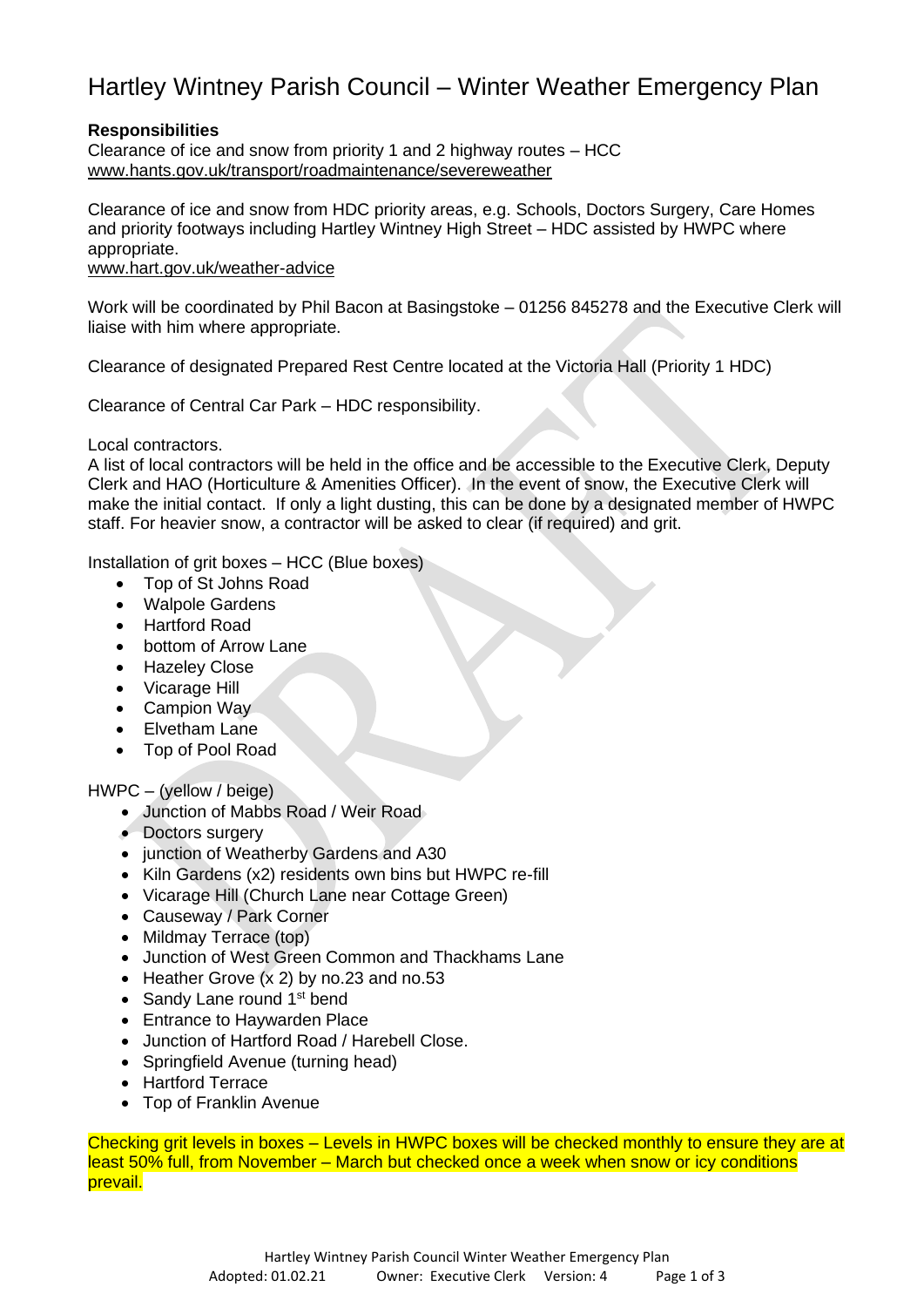The E&A Committee will review the number and locations of Grit Boxes in and around the Parish on an annual basis.

There is a small quantity of salt together with snow clearing equipment for use in emergencies at the toilets in the central car park. The key for the toilet's service corridor is held in the Parish Office.

The Executive Clerk is authorised to hire any plant / equipment to respond to severe weather.

Collation and dissemination of information regarding disruption of services, gritting and HCC/ HDC updates will be shared via email, the Council's website and social media.

Residents are asked to keep an eye on the levels in the salt bins around the Parish. A reminder will be put on social media and in Contact around September/October time to ask residents to check the bins near their houses. With Blue HCC bins there is a number / website listed inside the lid of the bin to call to obtain a refill.

Advice from HCC with regard to salt / grit box use is as follows: our new blue bins all have stickers on the inside which, as well as giving contact details, also give guidance on how much salt to use, e.g. 1 heaped tablespoon of salt can treat 1 square metre - people tend to think one needs a shovel full to treat the same area!

In the case of the beige / yellow Parish Council bins, please e-mail the Parish Office to request a top up of salt. Please be aware that if the office is closed over the festive break answerphone messages may not be picked up.

# **Information**

The Get Ready for Winter website [www.metoffice.gov.uk/barometer/get-ready-for-winter](http://www.metoffice.gov.uk/barometer/get-ready-for-winter) provides information and advice on how to prepare for winter weather including health and wellbeing advice.

Are you are aware of the emergency risks in your area?

- Hart District Council has a snow plan in place, which shows how they manage a snowfall event and their areas of priority: [https://www.hart.gov.uk/sites/default/files/1\\_Residents/Environment/Weather\\_advice/Snow%](https://www.hart.gov.uk/sites/default/files/1_Residents/Environment/Weather_advice/Snow%20Plan%20Nov%202019.pdf) [20Plan%20Nov%202019.pdf](https://www.hart.gov.uk/sites/default/files/1_Residents/Environment/Weather_advice/Snow%20Plan%20Nov%202019.pdf)
- Your local resilience forum has a community risk register outlining the risks in your local police force area. Contact details for your local resilience forum: www.gov.uk/guidance/localresilience-forums-contact-details
- Check your local flood risks including coastal, river and rainfall /surface water: [https://flood](https://flood-warning-information.service.gov.uk/long-term-flood-risk)[warning-information.service.gov.uk/long-term-flood-risk](https://flood-warning-information.service.gov.uk/long-term-flood-risk)
- Sign up for flood warnings and weather alerts: <https://www.gov.uk/sign-up-for-flood-warnings> <https://service.govdelivery.com/accounts/UKMETOFFICE/subscriber/new>
- The British Red Cross has developed an emergency app that provides local alerts for severe weather and other emergencies near you, and provides practical advice on how to prepare, respond and recovery from a range of emergencies including severe weather www.redcross.org.uk/What-we-do/Emergencyresponse/Emergency-app-landing

# **Useful Names and Numbers**

Hampshire County Council – 0300 555 1375 (switchboard) Hart District Council 01252 622122 Parish Council Office 01252 845152, email both [admin@hartleywintney-pc.gov.uk](mailto:admin@hartleywintney-pc.gov.uk) Police, Fire & Rescue and Ambulance Service - 999 or 101 Gas – National Gas Emergency Service (24hr) 0800 111 999 Water - South East Water 0333 000 0365, Castle Water 01250 718700 (office hours) Electricity – emergency service 105 Environmental Incident (Pollution) - Environment Agency 0800 80 70 60